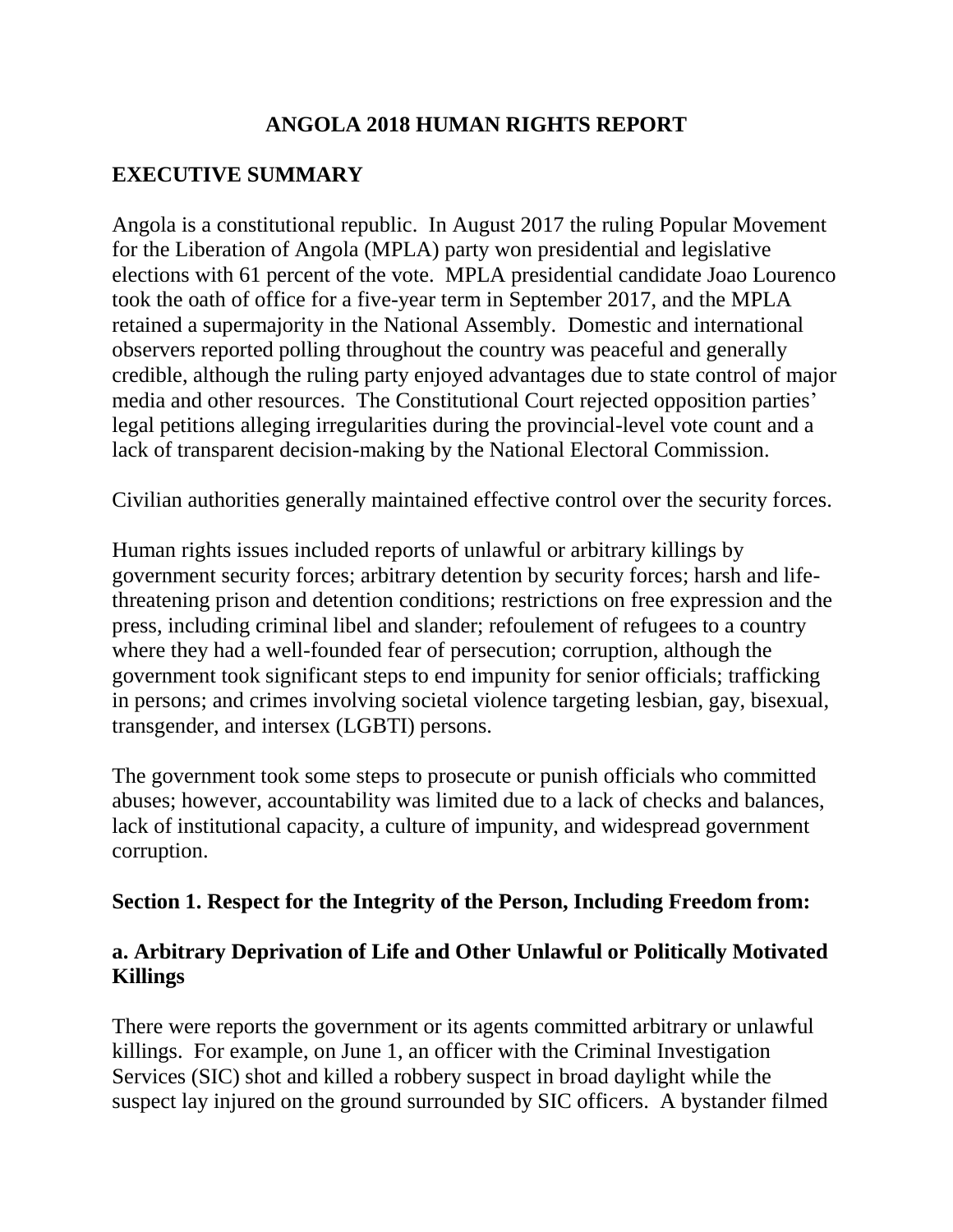the killing, and the video footage circulated widely on social media. On June 10, the Ministry of Interior, which oversees SIC, ordered an investigation and placed the SIC officer who killed the suspect in preventive detention. Authorities charged him as well as six other officers present at the scene with qualified homicide. The trial of the seven officers continued at year's end.

In a 2017 report, *The Field of Death*, journalist and human rights activist Rafael Marques stated a SIC campaign of extrajudicial killings of young men in Luanda. According to Marques, many SIC victims were accused of petty criminality or otherwise labeled as "undesirable" by residents of their respective communities. The report stated the national police at times coordinated with SIC officers in the killings. In December 2017 the public prosecutor announced the creation of a commission of inquiry to investigate the allegations, and the investigation continued at year's end.

On August 14, the Luanda Provincial Tribunal convicted First Sergeant Jose Tadi and sentenced him to 18 years in prison and a fine of one million kwanzas (\$3,450) for the 2016 killing of 14-year-old Rufino Antonio during an Angolan Armed Forces (FAA) demolition operation of allegedly unauthorized housing. The court convicted three other FAA soldiers for their involvement in the case and sentenced each of them to one year in prison. In September the family of Rufino Antonio filed a lawsuit against the government for failing to try or hold accountable the FAA commanding officers who oversaw the demolition operation.

At year's end the Supreme Court had not rendered a decision on the appeal of the 28-year sentence imposed in 2016 on Jose Kalupeteka, leader of the Light of the World religious sect, convicted in connection with the 2015 clashes between members of his group and police that left 13 civilians and nine police officers dead, according to official figures.

### **b. Disappearance**

There were no reports of disappearances by or on behalf of government authorities.

### **c. Torture and Other Cruel, Inhuman, or Degrading Treatment or Punishment**

The constitution and law prohibit all forms of torture and cruel, inhuman, or degrading treatment or punishment, but the government did not always enforce these prohibitions. Periodic reports continued of beatings and other abuses of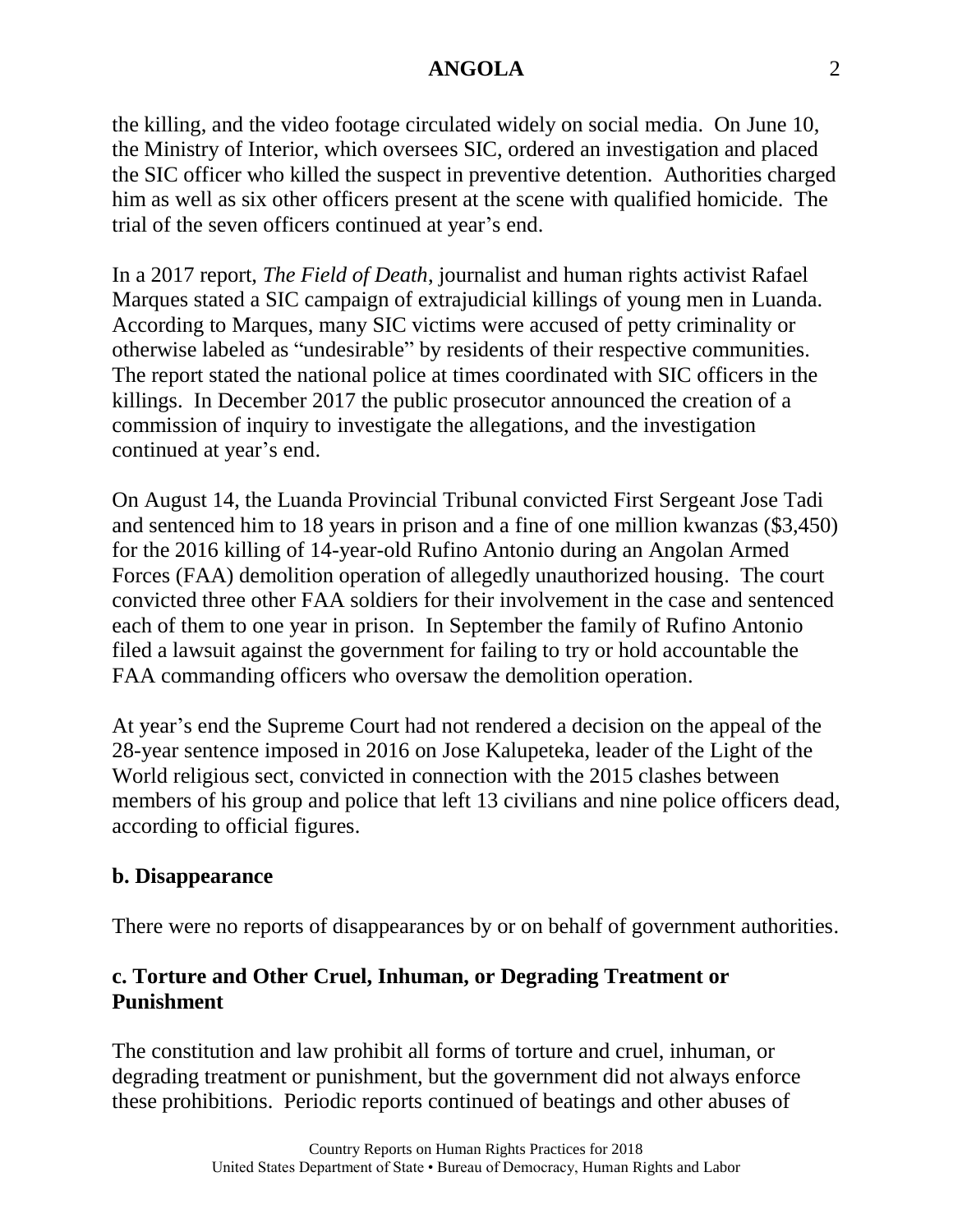persons on the way to and in police stations during interrogations. The government acknowledged that at times members of the security forces used excessive force when apprehending individuals. Police authorities openly condemned some acts of violence or excessive force against individuals and asked that victims report abuses to the national police or the Office of the Public Defender (Ombudsman).

On April 14, police detained Antonio Castro Cassongo and five other members of the Lunda Tchokwe Protectorate Movement (LTPM) during a training workshop led by Cassongo. For several days police failed to acknowledge the whereabouts of the six individuals. After family members and the LTPM reported the disappearances to the press, a municipal police commander in Cafunfo acknowledged authorities had detained the six individuals in Cafunfo prison. They later released all six detainees; however, Cassongo stated that police brutally beat them while in custody.

During the year there were fewer instances in which security forces reacted violently to public demonstrations against the government. The visible presence of security forces was enough to deter significantly what the government deemed unlawful demonstrations. Authorities claimed known agitators, who sought only to create social instability, organized many of the public demonstrations.

### **Prison and Detention Center Conditions**

Prison and detention center conditions were harsh and life threatening due to overcrowding, a lack of medical care, corruption, and violence.

Physical Conditions: On March 19, Meneses Cassoma, the spokesperson and chief prison inspector for the penitentiary services, acknowledged to the press that overcrowding in prisons was a serious problem.

Authorities frequently held pretrial detainees with sentenced inmates, and shortterm detainees with those serving long-term sentences for violent crimes, especially in provincial prisons. Inmates who were unable to pay court-ordered fines remained in prison after completing their sentence.

Prison conditions varied widely between urban and rural areas. Prisons in rural areas were less crowded and had better rehabilitation, training, and reintegration services. Prisons did not always provide adequate medical care, sanitation, potable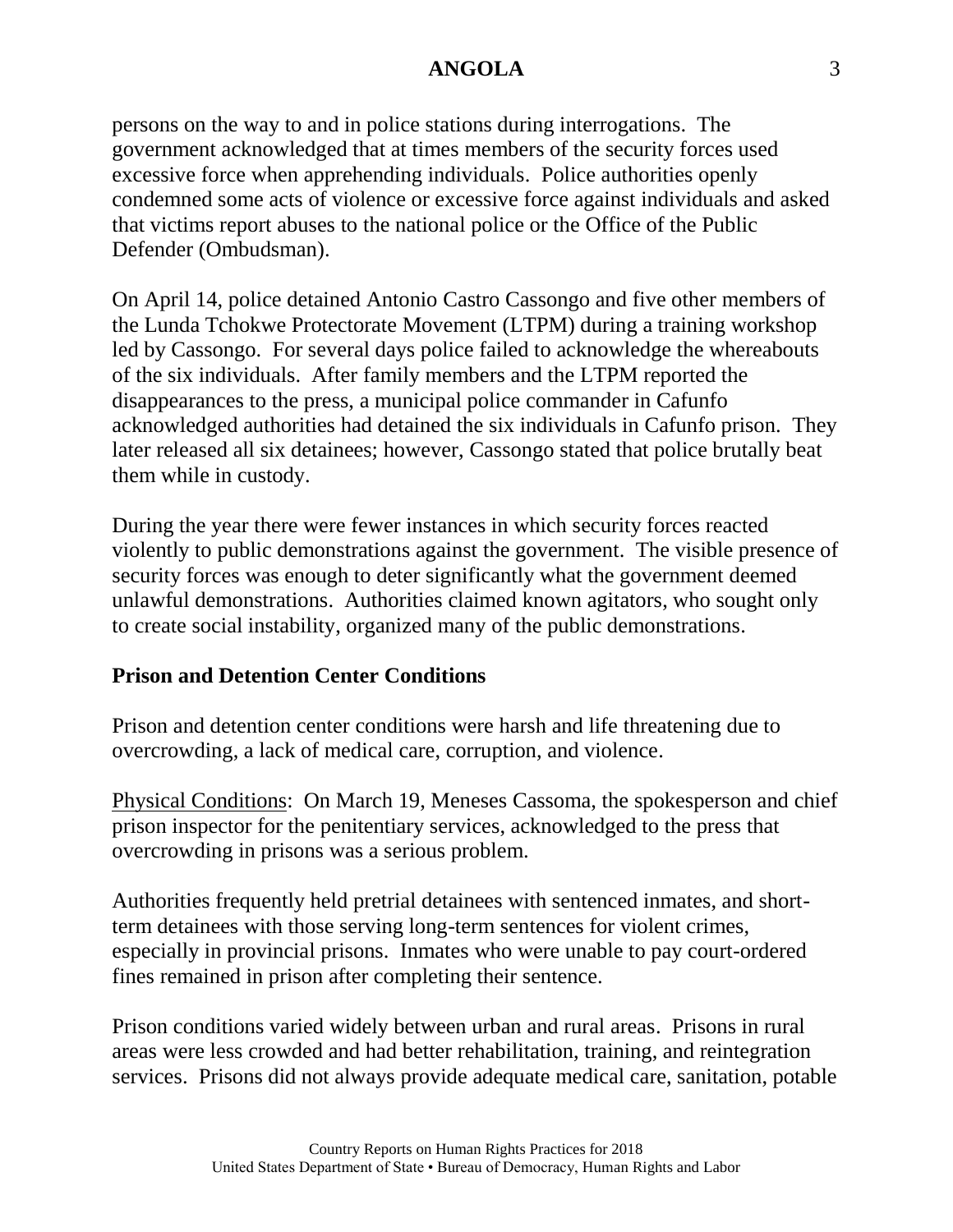water, or food, and it was customary for families to bring food to prisoners. Local nongovernmental organizations (NGOs) stated prison services were insufficient.

There was no additional information on the killing of prisoner Bruno Marques in March 2017. In 2016 newspaper *Novo Jornal* published photos taken by Marques that allegedly depicted Viana jail's deplorable conditions and sick and malnourished prisoners.

On March 18, SIC officers detained Mario Francisco, the director of penitentiary services for Cunene Province, and five other individuals on suspicion of diverting food from Peu Peu prison. In July 2017 the NGO Ame Naame Omunu denounced conditions in Peu Peu prison and filed a complaint with the provincial-level representative of the Ministry of Interior after uncovering the deaths of nine Peu Peu prisoners from unidentified causes. Prison records later identified cases of malnutrition resulting in inmate deaths. Francisco awaited trial and remained released on bail at year's end.

Administration: The government investigated and monitored prison and detention center conditions.

Some offenders, including violent offenders, reported paying fines and bribes to secure their freedom, but it was unclear how prevalent this practice was.

Independent Monitoring: The government permitted visits to prisons by independent local and international human rights observers and foreign diplomats. Nevertheless, civil society organizations faced difficulties in contacting detainees, and prison authorities undermined civil society work in the prisons.

Members of opposition parties visited prisons around the country on a regular basis and reported uneven improvements in living conditions and rehabilitation programs. A local NGO that provides pro bono legal services to inmates stated prison officials were trying to improve conditions but that overcrowding limited results. According to the Ministry of Justice and Human Rights, ministry representatives made monthly visits to detention centers with representatives of the Office of the Public Defender, the Attorney General's Office (PGR), and members of the National Assembly to assess prisoners' living conditions.

### **d. Arbitrary Arrest or Detention**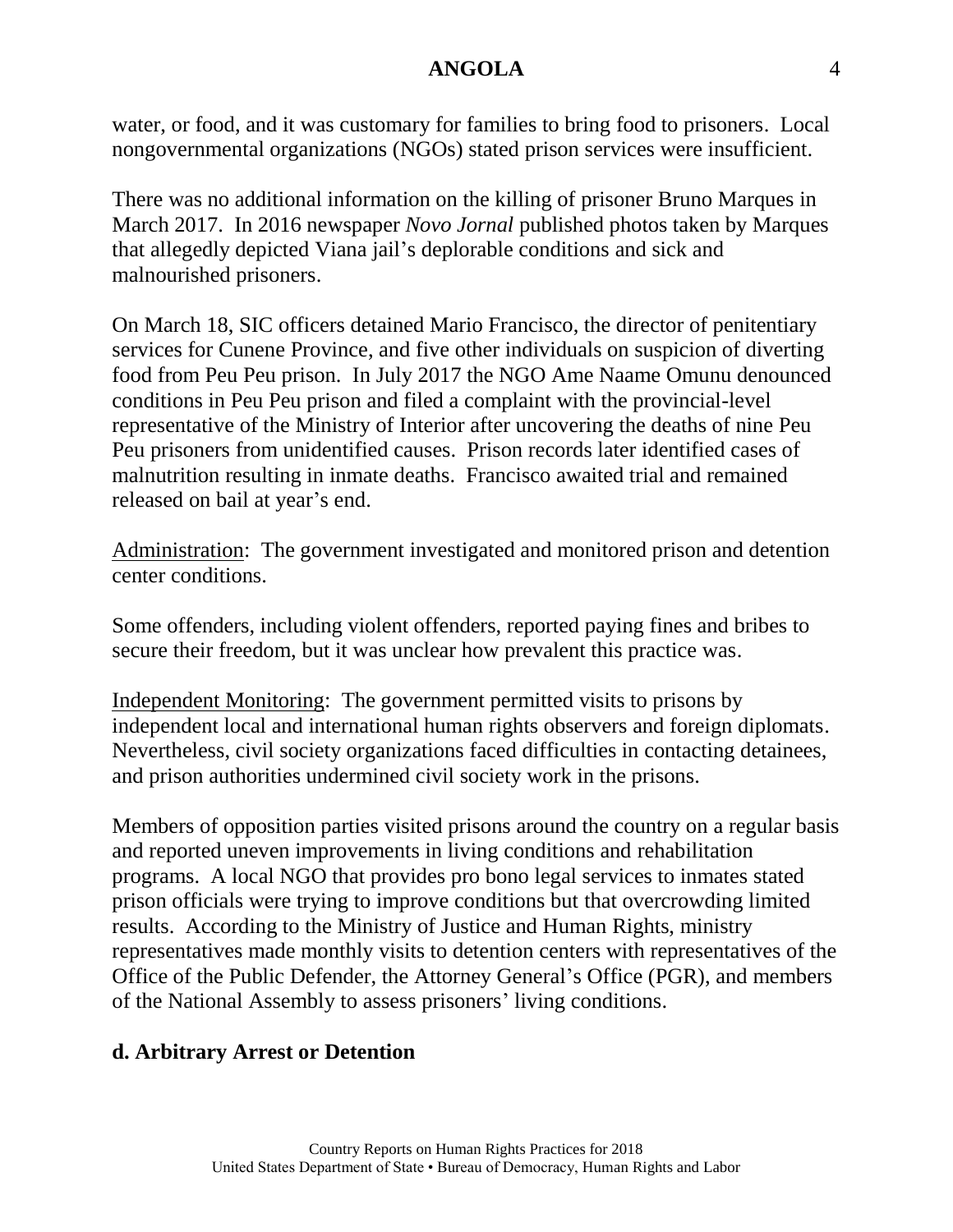The law prohibits arbitrary arrest and detention; however, security forces did not always respect these prohibitions. The constitution provides the right of habeas corpus to citizens to challenge their detention before a court.

According to several NGO and civil society sources, police arbitrarily arrested individuals without due process and routinely detained persons who participated, or were about to participate, in antigovernment protests, although the constitution protects the right to protest. While they often released detainees after a few hours, police at times charged them with crimes.

#### **Role of the Police and Security Apparatus**

The national police, controlled by the Ministry of Interior, are responsible for internal security and law enforcement. The SIC, also under the Ministry of Interior, are responsible for preventing and investigating domestic crimes. The Expatriate and Migration Services and the Border Guard Police, in the Ministry of Interior, are responsible for migration law enforcement. The state intelligence and security service reports to the presidency and investigates sensitive state security matters. The FAA are responsible for external security but also have domestic security responsibilities, including border security, expulsion of irregular migrants, and small-scale actions against Front for the Liberation of the Enclave of Cabinda separatists in Cabinda.

Civilian authorities maintained effective control over the FAA and the national police, and the government has mechanisms to investigate and punish abuse and corruption. The security forces generally were effective, although sometimes brutal, at maintaining stability. There were allegations during the year that the SIC committed extrajudicial killings, at times in coordination with the national police, to combat crime (see section 1.a.). The national police and FAA have internal mechanisms to investigate security force abuses, and the government provided some training to reform the security forces. Impunity for security force abuses remained a problem, however.

Local populations generally welcomed police presence in neighborhoods and on streets as enhancing general safety and security. Nevertheless, police routinely were believed to extort civilians to supplement their income. Corruption and impunity remained serious problems. The national police handled most complaints internally through opaque disciplinary procedures, which sometimes led to formal punishment, including dismissal. They participated in a television series designed to show a gamut of interactions between police and civilians. The goal of the show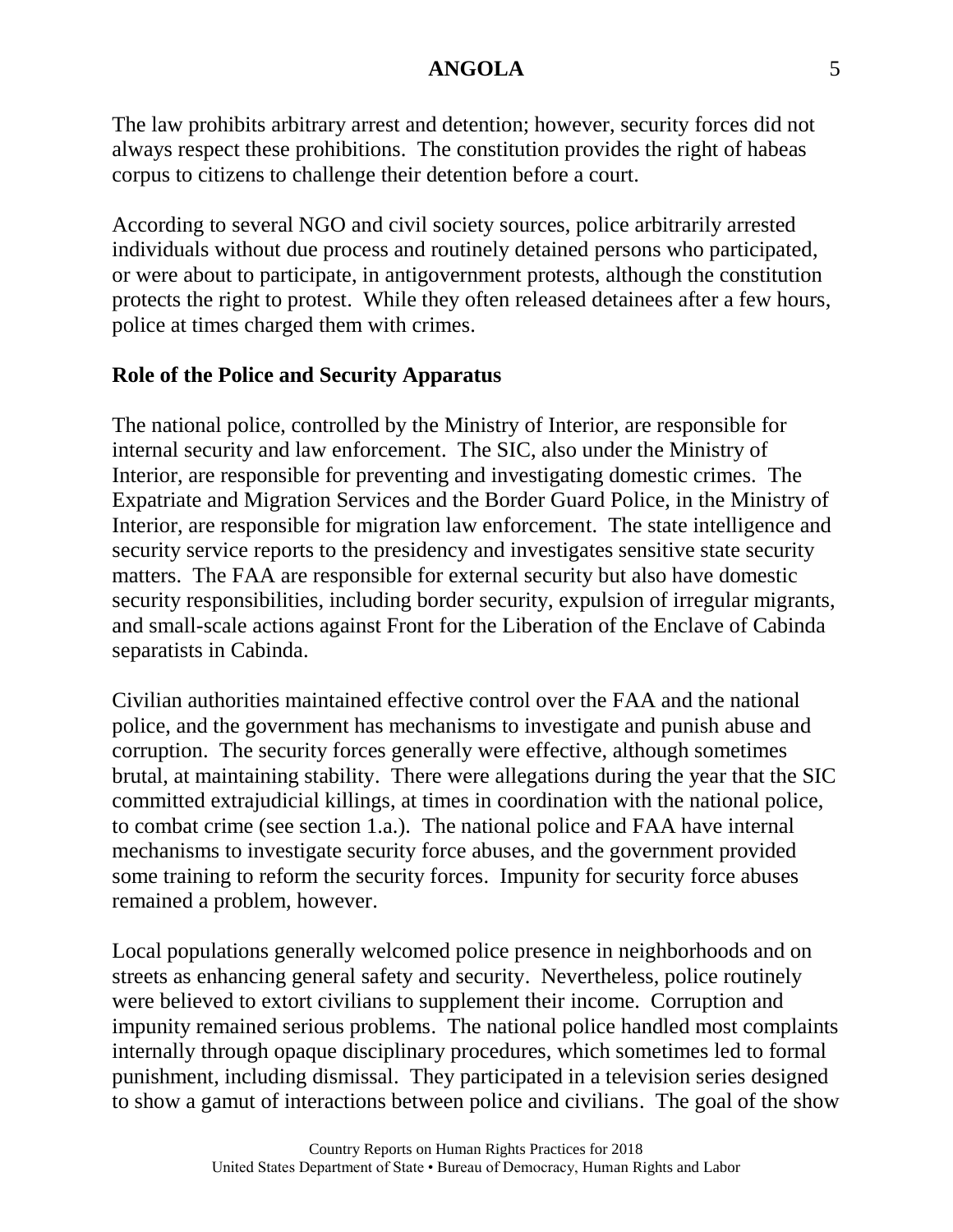was to encourage the population to collaborate with police while discouraging security force members' procurement of bribes or their payment. The national police also utilized social media to communicate with civilians. The PGR has an anticorruption unit, charged with oversight of police wrongdoing. The government disclosed publicly the results of some investigations that led to disciplinary action.

Police participated in professional training provided by national and international organizations that focused on human rights and combatting trafficking in persons.

#### **Arrest Procedures and Treatment of Detainees**

The law requires a magistrate or judge to issue a warrant before an arrest may be made, although a person caught committing an offense may be arrested immediately without a warrant. Authorities, however, did not always procure warrants before making an arrest.

By law the public prosecutor must inform the detainee of the legal basis for his or her detention within 48 hours. NGO sources reported authorities often did not respect the law. If the public prosecutor is unable to determine whether there is a legal basis for the detention within 48 hours, the prosecutor has the authority to release the person or, depending on the seriousness of the case, require the person to submit to one or more pretrial procedures prescribed by law, such as posting bail, periodic appearance before authorities, or house arrest.

If the public prosecutor determines a legal basis exists for the detention, a person may be held in pretrial detention for up to four months without charge and up to 12 months before a judge is required to rule on the case. Cases of special complexity regarding crimes for which conviction is punishable by eight or more years allow for pretrial detention without charge for up to six months, and up to 14 months before a judge is required to rule on the case. By law the period of pretrial detention counts as time served in fulfillment of a sentence of imprisonment.

The law states that all detainees have the right to a lawyer, either chosen by them or appointed by the government on a pro bono basis. The lack of lawyers in certain provinces at times impeded the right to a lawyer. There was an insufficient number to handle the volume of criminal cases, and the geographical distribution of lawyers was a problem, since most lawyers were concentrated in Luanda. Lawyers and NGOs noted that even in Luanda most poor defendants did not have access to lawyers during their first appearance before a judicial authority or during their trial. When a lawyer is unavailable, a judge may appoint a clerk of the court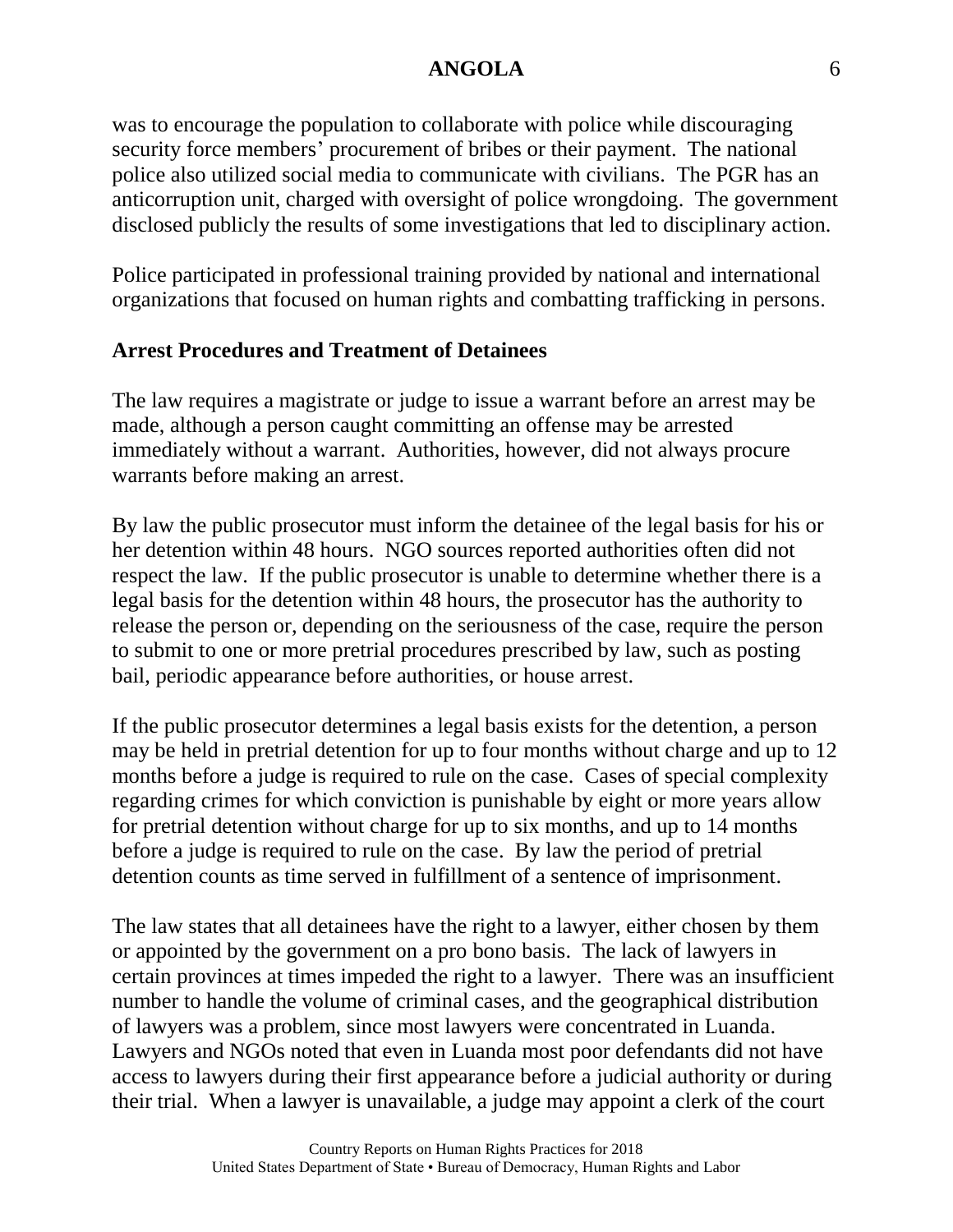to represent the defendant, but clerks of the court often lacked the necessary training to provide an adequate defense.

The law allows family members prompt access to detainees, but prison officials occasionally ignored this right or made it conditional upon payment of a bribe. The law requires detainees be held incommunicado for up to 48 hours until being presented to a public prosecutor, except they may communicate with their lawyer or a family member.

A functioning but ineffective bail system, widely used for minor crimes, existed. Prisoners and their families reported that prison officials demanded bribes to release prisoners.

Arbitrary Arrest: Unlawful arrest and detention remained serious problems. The PGR attributed allegations of government wrongdoing on arrest practices made by local and international NGOs to a lack of understanding of national laws. For example, on August 12, authorities detained Joaquim costa Zangui "Lutambi," a member of the political party Democratic Bloc, in the Viana suburb of Luanda by seizing him as he walked on the street. The Monitoring Group on Human Rights, an NGO, issued an alert several days after his disappearance, and police subsequently acknowledged they took Zangui to Ndalatando prison on suspicion of criminal activity. On September 6, authorities released Zangui.

Pretrial Detention: Excessively long pretrial detention continued to be a serious problem. An inadequate number of judges and poor communication among authorities contributed to the problem. In some cases authorities held inmates in prison for up to two years in pretrial detention. On March 18, the Ministry of Interior reported that approximately 45 percent of the total inmate population were pretrial detainees. The government often did not release detainees confined beyond the legal time limit, claiming previous releases of pretrial detainees had resulted in an increase in crime.

#### **e. Denial of Fair Public Trial**

The constitution and law provide for an independent and impartial judiciary. Institutional weaknesses in the judicial system, however, such as political influence in the decision-making process, were problems. The Ministry of Justice and Human Rights and the PGR worked to improve the independence of prosecutors and judges. The National Institute for Judicial Studies conducted capacity-building programs on the importance of an independent judicial system.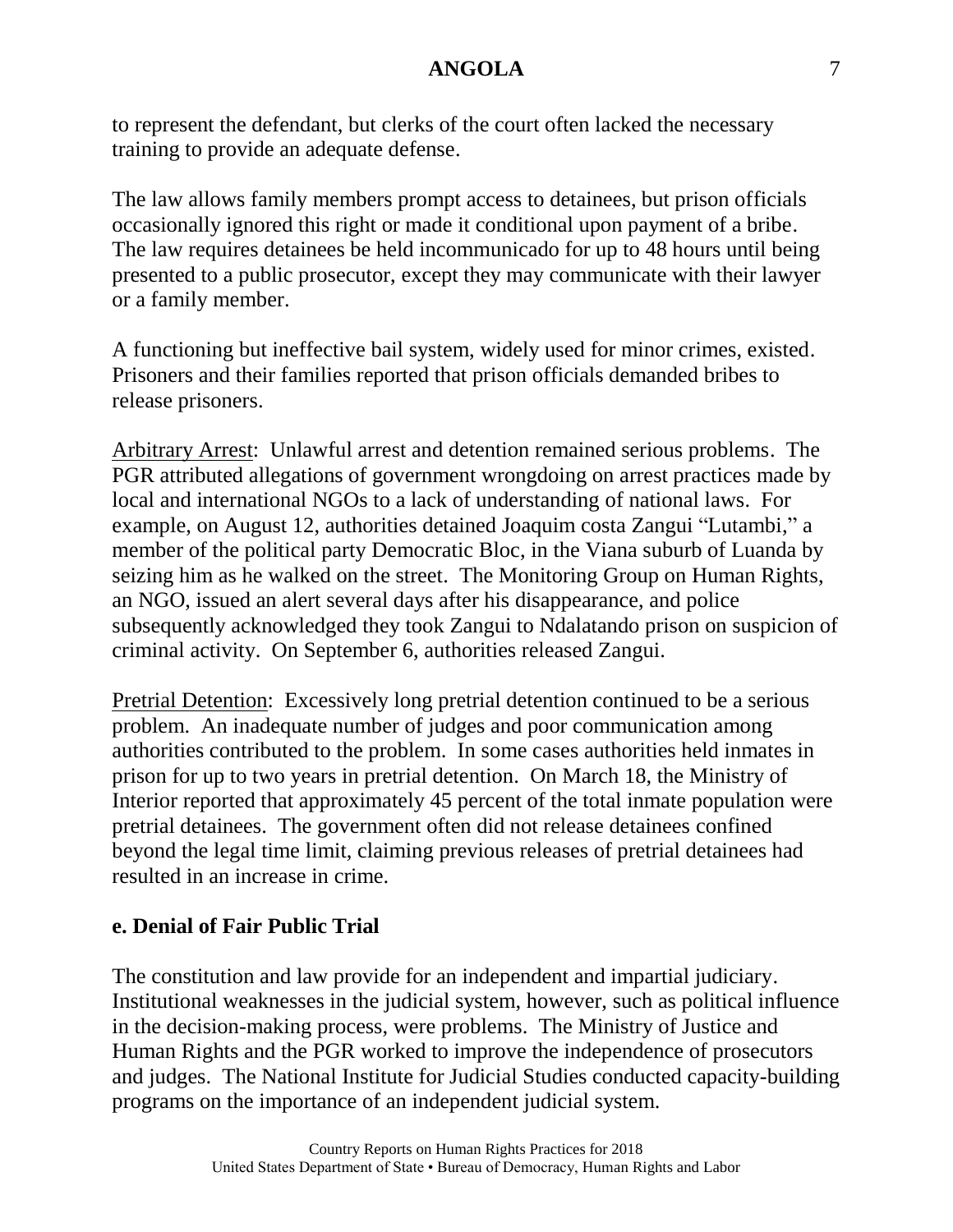There were long trial delays at the Supreme Court. Criminal courts also had a large backlog of cases, which resulted in major delays in hearings.

Informal courts remained the principal institutions through which citizens resolved civil conflicts in rural areas, such as disputes over a bartering deal. Each community in which informal courts were located established local rules, creating disparities in how similar cases were resolved from one community to the next. Traditional leaders (known as "sobas") also heard and decided local civil cases. Sobas do not have the authority to resolve criminal cases, which only courts may hear.

Both the national police and the FAA have internal court systems that generally remained closed to outside scrutiny. Although members of these organizations may be tried under their internal regulations, cases that include violations of criminal or civil laws may also fall under the jurisdiction of provincial courts. Both the PGR and the Ministry of Justice and Human Rights have civilian oversight responsibilities over military courts.

#### **Trial Procedures**

Although the law provides all citizens the right to a fair trial, authorities did not always respect this right. Defendants enjoy the right to a presumption of innocence until proven guilty. Authorities must inform defendants of the charges levied against them in detail within 48 hours of their detention. Defendants have the right to free language interpretation during all legal proceedings from the moment charged through all appeals. By law trials are usually public, although each court has the right to close proceedings. Defendants have the right to be present and consult with an attorney, either chosen by them or appointed by the state, in a timely manner. According to the Ministry of Justice and Human Rights, all public defenders are licensed lawyers. Defendants do not have the right to confront their accusers. They may question witnesses against them and present witnesses and evidence on their own behalf. Defendants have the right to sufficient time and facilities to prepare a defense. The law protects defendants from providing self-incriminating testimony. Individuals have the right to appeal their convictions. Authorities did not always respect these trial procedure rights.

A separate juvenile court is designated for children's affairs. A juvenile court hears cases of minors between the ages of 12 and 16 accused of committing a criminal offense. Minors older than age 16 accused of committing a criminal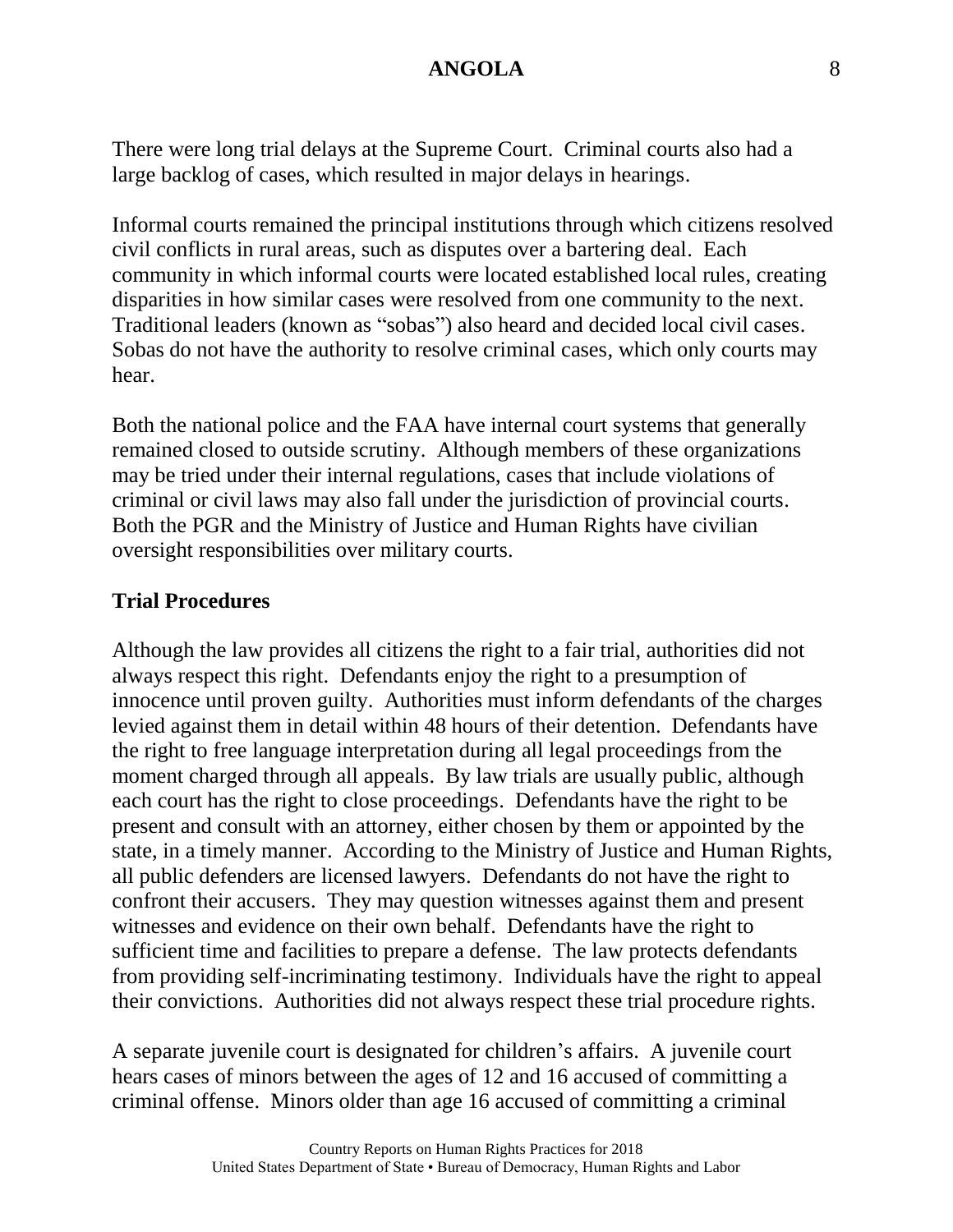offense are tried in regular courts. In many rural municipalities, there is no provision for juvenile courts, so offenders as young as 12 may be tried as adults. In many cases traditional leaders have state authority to resolve disputes and determine punishments for civil offenses, including offenses committed by juveniles. The constitution defines traditional authorities as ad hoc units of the state.

The president appoints Supreme Court justices for life terms without confirmation by the National Assembly. The Supreme Court generally hears cases concerning alleged political and security crimes.

#### **Political Prisoners and Detainees**

There were no reports of political prisoners or detainees.

### **Civil Judicial Procedures and Remedies**

Damages for human rights violations may be sought in municipal or provincial courts and appealed to the Supreme Court.

#### **Property Restitution**

The constitution recognizes the right to housing and quality of life, and the law states that persons relocated should receive fair compensation. The constitution provides that all untitled land belongs to the state. In 2016 security forces demolished hundreds of allegedly illegal, privately built homes in Zango, a suburban Luanda zone that falls within the restrictive perimeter of the Luanda-Bengo Special Economic Zone. The demolitions displaced thousands of persons and resulted in several deaths. Some persons forced to move did not receive fair compensation, at times due to lack of clear title or permits for the destroyed property. Relocated persons who received housing units often complained their units were located far from their jobs or places of business, or were of substandard quality.

### **f. Arbitrary or Unlawful Interference with Privacy, Family, Home, or Correspondence**

The constitution and law prohibit such actions, but the government did not always respect these prohibitions. Civil organizations and politically active individuals, including government critics, members of opposition parties, and journalists,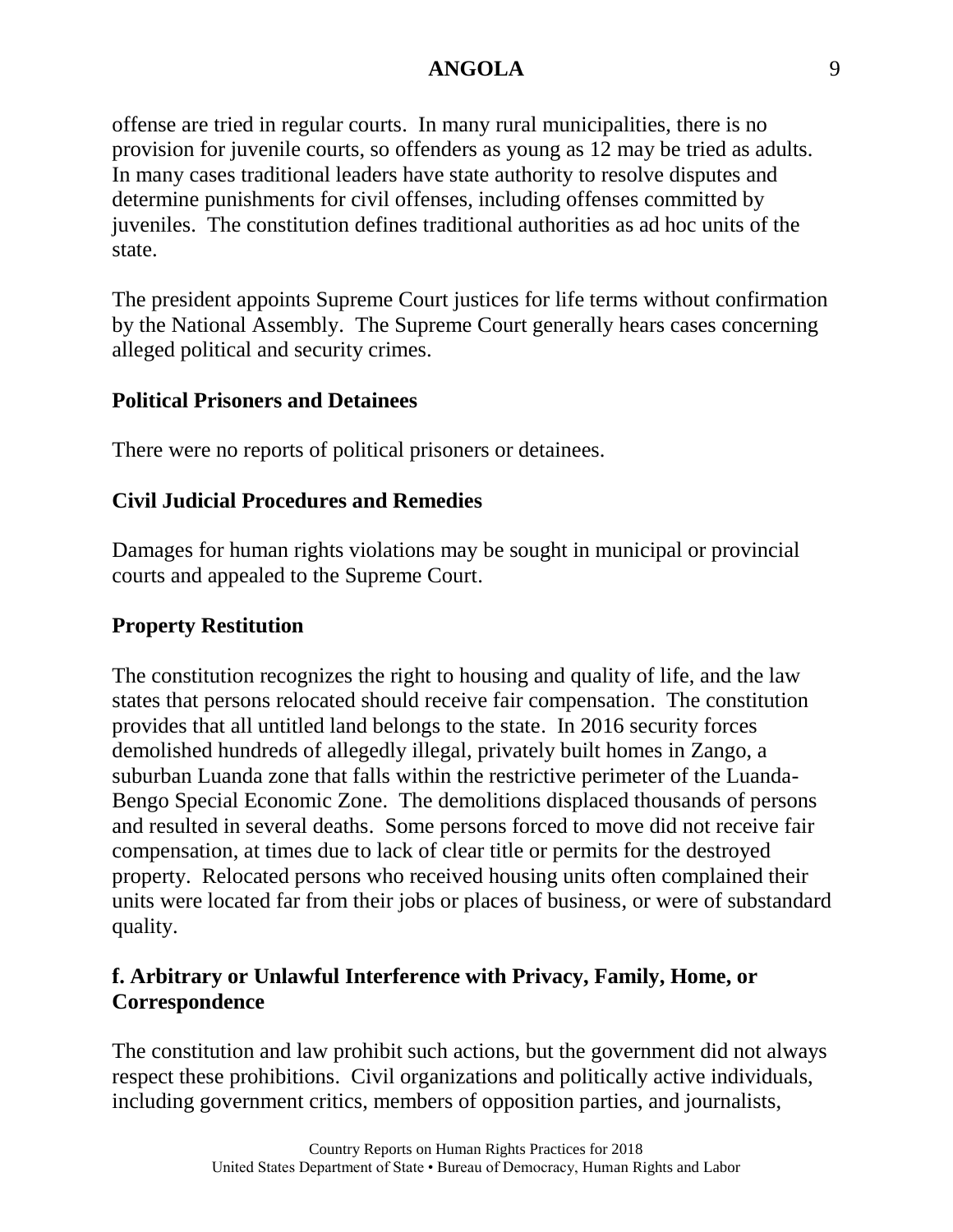complained the government maintained surveillance of their activities and membership. These groups also frequently complained of threats and harassment based on their affiliations with groups that were purportedly or explicitly antigovernment.

# **Section 2. Respect for Civil Liberties, Including:**

# **a. Freedom of Expression, Including for the Press**

The constitution and law provide for freedom of expression, including for the press, but while the government loosened restrictions on these rights during the year, state media continued to be the country's primary source for news and reflected a progovernment view.

Freedom of Expression: Individuals reported practicing self-censorship but generally were able to criticize government policies without fear of direct reprisal. Social media was widely used in the larger cities and provided an open forum for discussion.

Press and Media Freedom: Private radio and print media criticized the government openly and harshly, but access to private media sources was limited outside of the capital. Journalists routinely complained of lack of transparency and communication from government press offices and other government officials.

The president appoints the leadership of all major state-owned media outlets and state control of these outlets often led to one-sided reporting. State news outlets, including Angolan Public Television (TPA), Radio Nacional, and the *Jornal de Angola* newspaper, favored the ruling party but increased their coverage of opposition political parties' perspectives and social problems reflecting poor governance during the year. On January 18, the TPA inaugurated live broadcasts of plenary sessions of the National Assembly. Also in January, the TPA began permitting opposition politicians to comment live on stories featured on the nightly news. Opposition parties, however, received far less overall coverage on state media than did the ruling party.

Violence and Harassment: Journalists reported fewer incidents of violence or harassment during the year. On October 19, the board of directors of TV Zimbo dismissed journalist Jorge Eurico allegedly for reporting on an attempted bribery scandal involving senior government officials. Media outlets Club-K and a foreign news organization reported that General Leopoldino Fragoso de Nascimento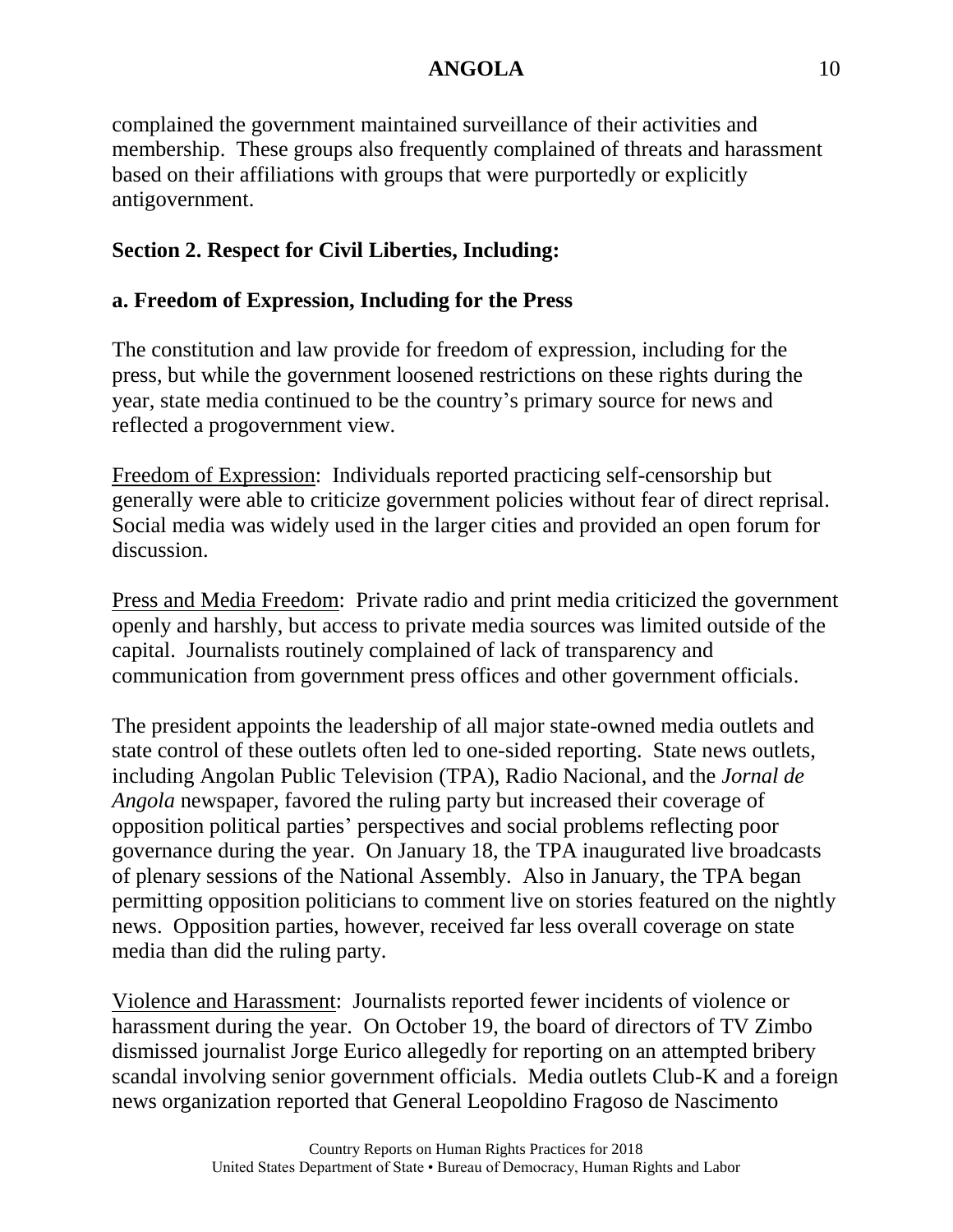"Dino," a major shareholder in TV Zimbo, ordered Eurico's dismissal. On October 24, Eurico published an opinion editorial denouncing his dismissal from TV Zimbo.

Censorship or Content Restrictions: In January 2017 the National Assembly passed a package of five regulatory media laws, one of which established the Regulatory Entity for Social Communication (ERCA), a body mandated to license and delicense journalists and determine what constitutes appropriate media content. At year's end ERCA remained largely inactive.

Journalists reported practicing self-censorship.

The minister of social communication, the spokesperson of the presidency, and the national director of information maintained significant decision-making authority over media. It was commonly understood these individuals actively vetted news stories in the state-controlled print, television, and radio media and exercised considerable authority over some privately owned outlets. State-controlled media rarely published or broadcast stories critical of the ruling party, government officials, or government policies. Coverage critical of the previous government of Jose Eduardo dos Santos and of senior-level officials who had been dismissed on allegations of corruption increased significantly during the year.

On September 3, the minister of social communication announced that cable provider DStv would start broadcasting two Portuguese-owned television channels, SIC Noticias and SIC Internacional, which Angolan telecommunications operator ZAP, owned by Isabel dos Santos, the daughter of former president Jose Eduardo do Santos, stopped broadcasting in March 2017. *Expresso* newspaper correspondent in Luanda Gustavo Costa and the president of the Media Institute for Southern Africa-Angola, Alexandre Solombe, stated that ZAP's decision to cease broadcasting the two channels was in response to their critical reporting on corruption and poverty in the country.

Libel/Slander Laws: Defamation is a crime for which conviction is punishable by imprisonment or a fine, and unlike in most cases in which defendants are presumed innocent until proven guilty, defendants in defamation cases have the burden of proving their innocence by providing evidence of the validity of the allegedly damaging material.

Several journalists in print media, radio, and political blogs faced libel and defamation lawsuits. Journalists complained the government used libel laws to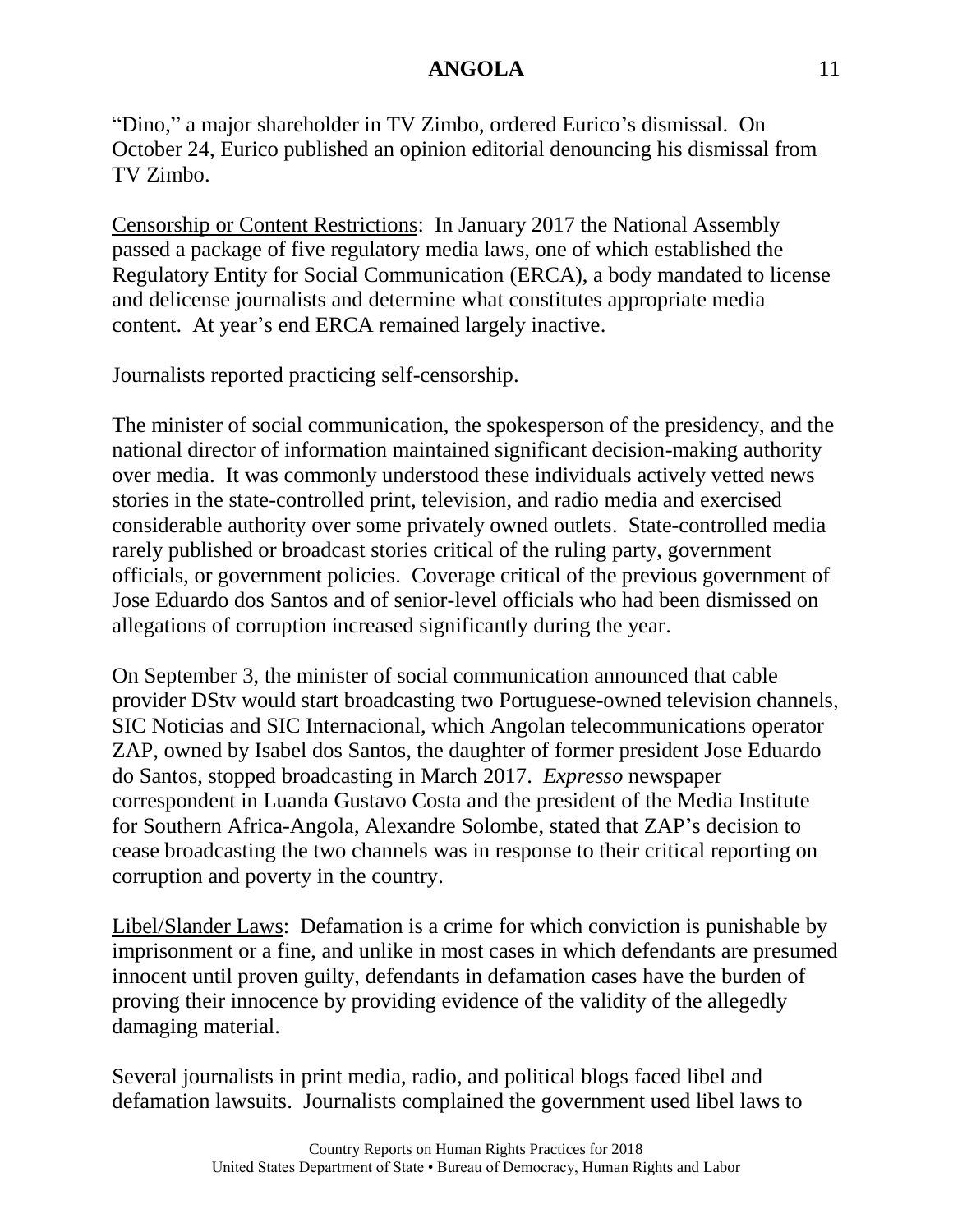limit their ability to report on corruption and nepotistic practices, while the government assessed that some journalists abused their positions and published inaccurate stories regarding government officials without verifying the facts or providing the accused the right of reply. On July 6, the Provincial Tribunal of Luanda acquitted journalists Rafael Marques and Mariano Bras on charges of defamation and slander for alleging corrupt practices by former attorney general Joao Maria de Sousa. Judge Josina Ferreira Falcao ruled that Marques' reporting, which Bras had republished, fulfilled the duty of journalism to inform the public and expose suspected wrongdoings.

### **Internet Freedom**

The law mandates ERCA to determine what constitutes appropriate media content, including online content. The government did not, however, restrict or disrupt access to the internet or censor online content, and there were no credible reports the government monitored private online communications without appropriate legal oversight. According to the International Telecommunication Union, in 2017 approximately 14 percent of residents had access to the internet.

### **Academic Freedom and Cultural Events**

There were no government restrictions on academic freedom or cultural events.

### **b. Freedoms of Peaceful Assembly and Association**

### **Freedom of Peaceful Assembly**

The constitution and law provide for the right of peaceful assembly, and the government increasingly respected this right.

The law requires written notification to the local administrator and police three days before public assemblies are to be held. The law does not require government permission to hold public assemblies, but permits authorities to restrict or stop assemblies in public spaces within 109 yards of public, military, detention, diplomatic or consular buildings for security reasons. The law also requires public assemblies to start after 7 p.m. on weekdays and 1 p.m. on Saturdays. The government at times prohibited events based on perceived or claimed security considerations. Police and administrators did not interfere with progovernment gatherings. Nonpartisan groups intending to criticize the government or government leaders, however, often encountered the presence of police who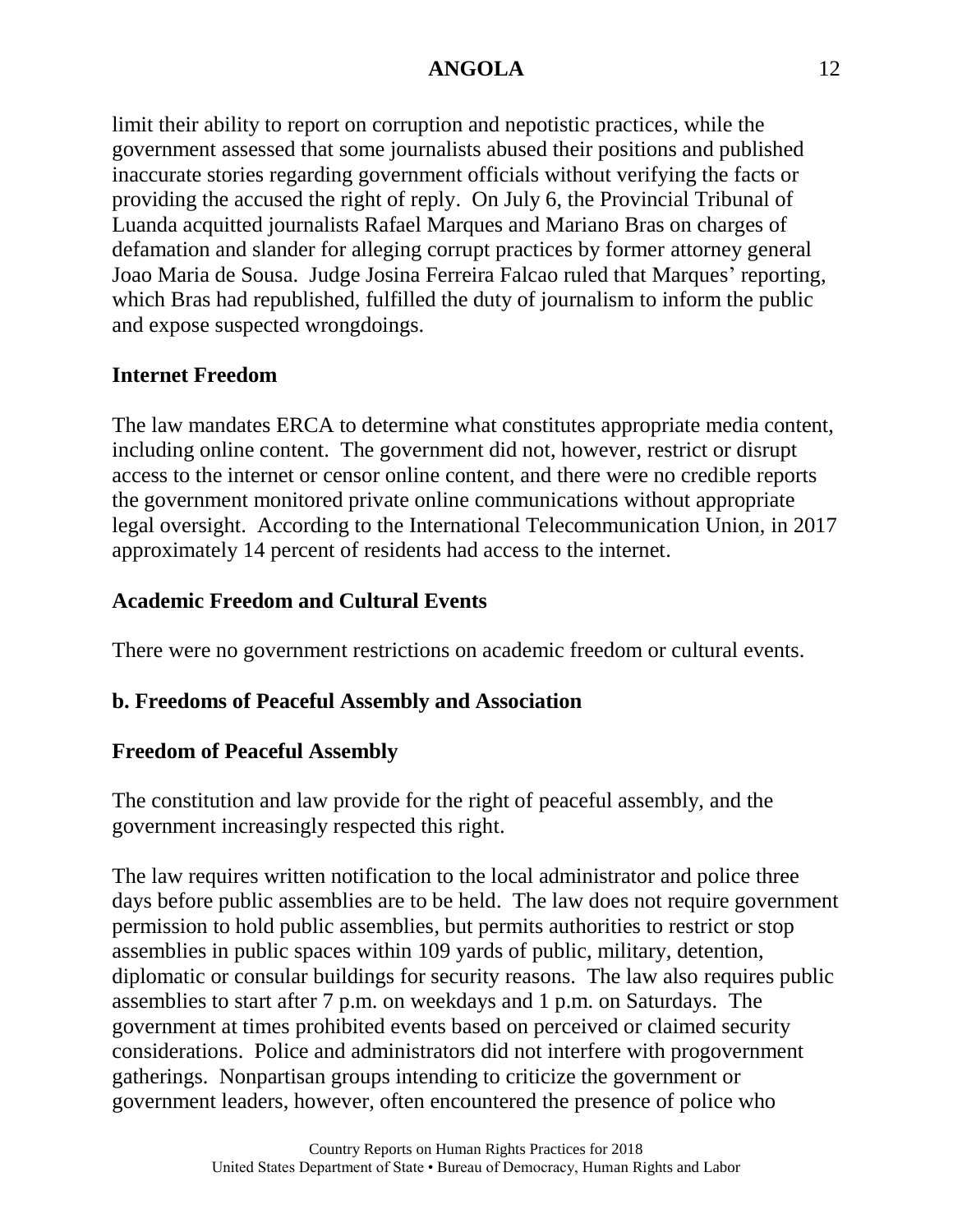prevented them from holding the event. Usually authorities claimed the timing or venue requested was problematic or that the proper authorities had not received notification.

On May 26, in Luanda, police intervened to prevent a group of 20 activists from commemorating the 41st anniversary of a 1977 protest against the MPLA that resulted in the arrest and killings of thousands of individuals. Protesters stated police prevented their access to the protest site and attacked them with dogs and sticks. One protester was badly injured. Opposition parties, UNITA and the Broad Convergence for the Salvation of Angola-Electoral Coalition (CASA-CE), as well as Amnesty International, criticized the police intervention.

Members of LTPM held several protests during the year. On November 17, security forces allegedly fired shots in the direction of LTPM protesters in Cafunfo, Lund Norte province, to disperse them. LTPM and several media sources reported that security forces shot one protester in the leg and detained dozens.

The government at times arbitrarily restricted the activities of associations it considered subversive by refusing to grant permits for organized activities. Authorities generally permitted opposition parties to organize and hold meetings.

### **Freedom of Association**

The constitution and law provide for the right of association, but the government did not always respect this right (see also section 7.a.). Extensive delays in the NGO registration process continued to be a problem; however, NGOs that had not yet received registration were allowed to operate.

In July 2017 the Constitutional Court declared unconstitutional a 2015 presidential decree regulating the operation of NGOs. Civil society had criticized the decree as potentially restrictive and intrusive for including requirements that NGOs obtain approval from the government before the implementation of any project, provide frequent financial reports to the government on NGO activities, and allow local authorities to supervise NGO projects within their municipalities. The government stated this regulation was part of its strategy to combat money laundering and terrorist financing. The court ruled that only the National Assembly had jurisdiction to legislate such requirements according to the clearly defined separation of powers in the constitution.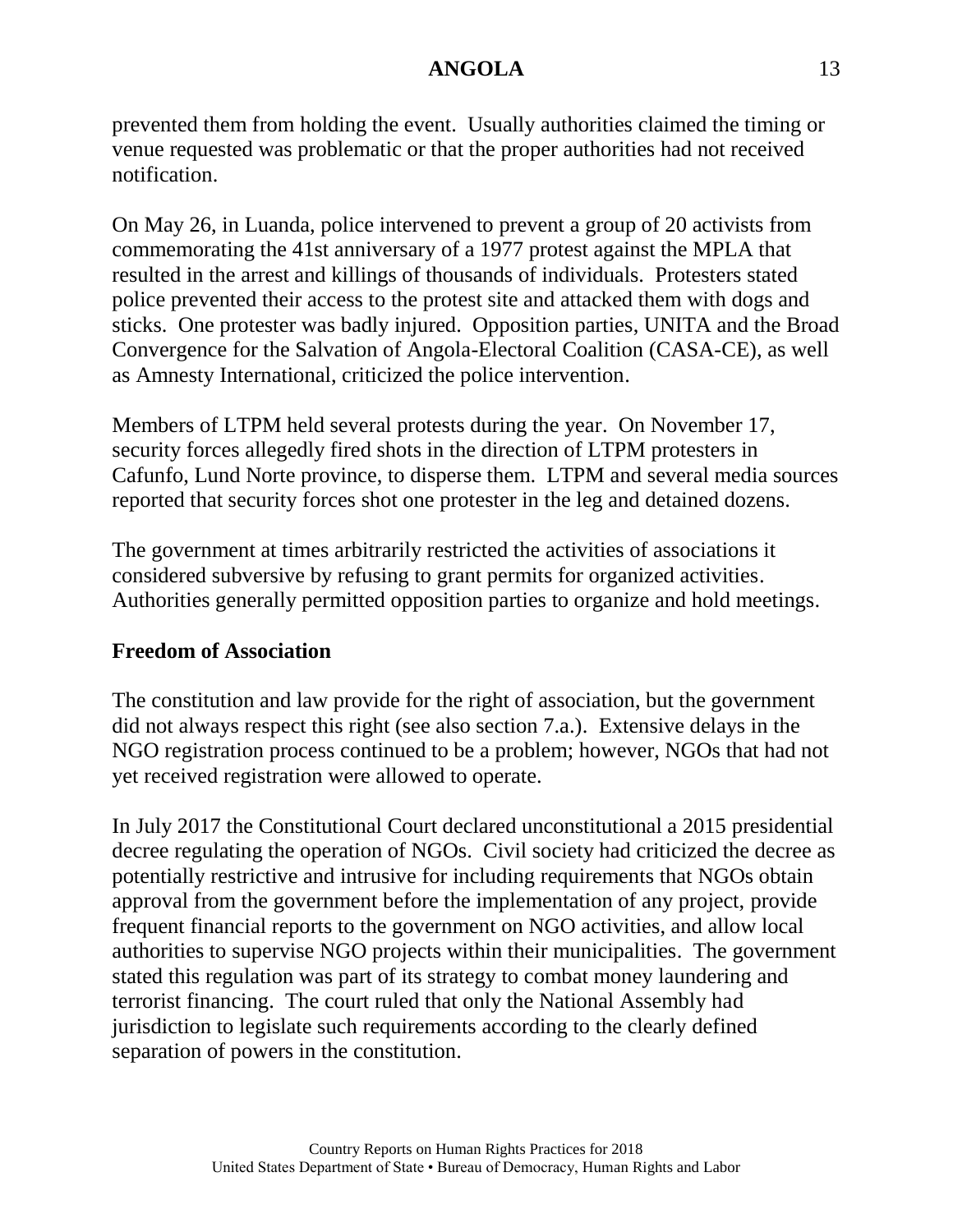#### **c. Freedom of Religion**

See the Department of State's *International Religious Freedom Report* at [www.state.gov/religiousfreedomreport/.](http://www.state.gov/religiousfreedomreport/)

#### **d. Freedom of Movement**

The constitution and law provide for freedom of internal movement, foreign travel, emigration, and repatriation. The government at times restricted these rights.

The government sometimes cooperated with the Office of the UN High Commissioner for Refugees (UNHCR) and other humanitarian organizations in providing protection and assistance to internally displaced persons, refugees, returning refugees, asylum seekers, stateless persons, or other persons of concern. As of November 16, UNHCR reported that security forces expelled or voluntarily repatriated an estimated 450,000 irregular migrants. The overwhelming majority of these individuals were Congolese whom authorities expelled or voluntarily repatriated to the Kasai region of the Democratic Republic of Congo (DRC). On October 25, the UN High Commissioner for Human Rights criticized the government for creating a humanitarian crisis due to the massive influx of people crossing into the unstable Kasai region of the DRC. UNHCR reported that security forces refouled 2,200 registered Congolese refugees as part of the expulsions or voluntarily repatriations. There were other reports throughout the year that Lunda Norte provincial authorities exerted pressure on irregular migrants and refugees to return to the DRC. The government failed to provide adequate protection for asylum seekers and urban refugees.

Abuse of Migrants, Refugees, and Stateless Persons: On September 25, security forces began Operation Transparency, a security campaign directed at irregular migrants working in the diamond-mining region in the northern part of the country. The operation resulted in the expulsion or voluntary repatriation of an estimated 450,000 Congolese irregular migrants and smaller numbers of primarily West African migrants from the country. Multiple sources report security forces committed abuses against these migrants during the campaign.

On November 6, security forces began the nationwide campaign Operation Rescue, a nationwide law enforcement campaign focused on addressing criminality and unlicensed commercial activity. Following a 2016 visit, the UN special rapporteur on the human rights of migrants, Francois Crepeau, issued a report criticizing the government for its lack of adequate protections for refugees, asylum seekers, and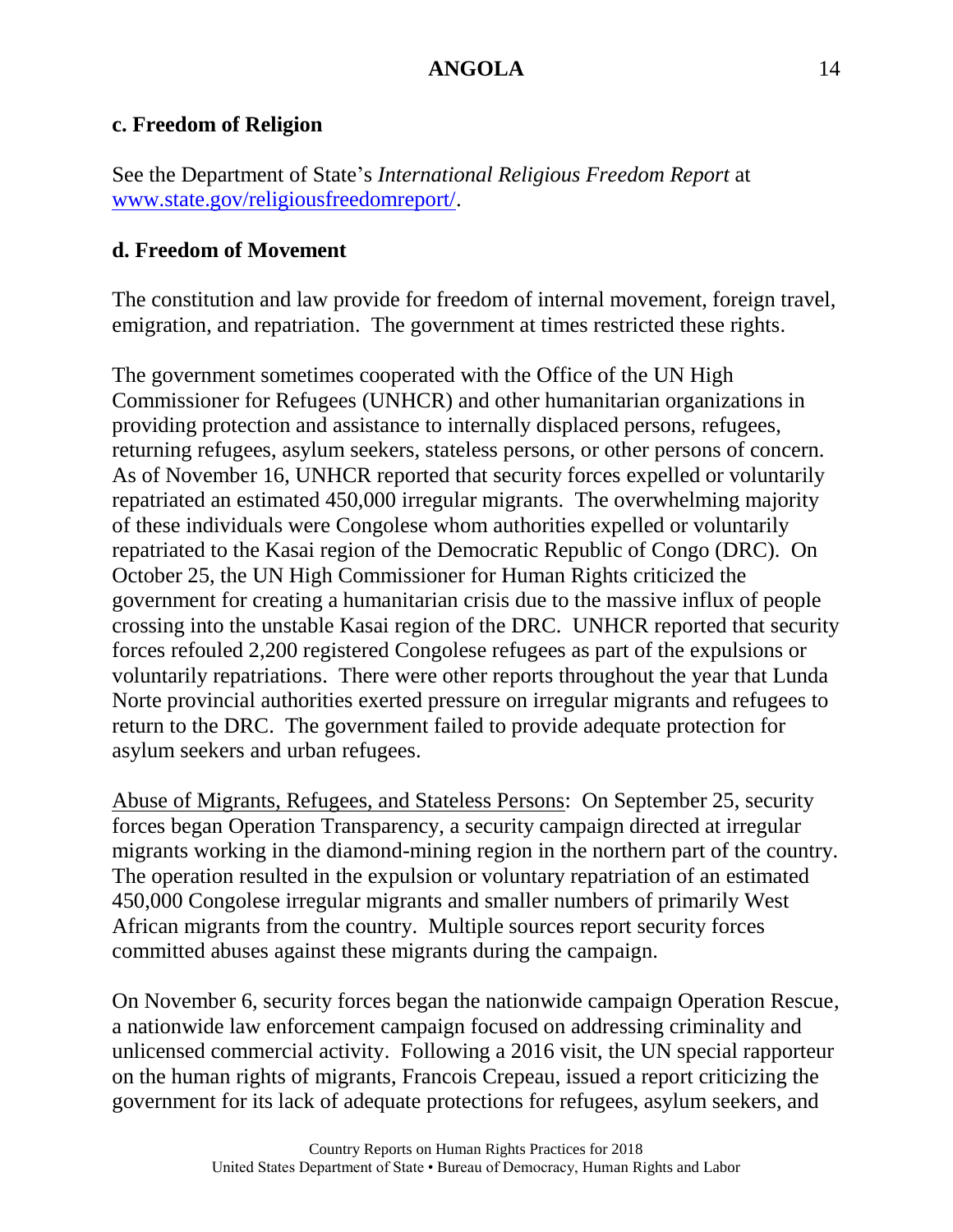migrants. Crepeau cited government failure to implement key elements of the 2015 asylum law, which had the effect of impeding refugee and asylum seekers' access to basic services and documents, such as birth certificates for children of foreign-born parents. NGOs working with refugee and asylum-seeker populations continued to cite security force harassment of and state discrimination against those communities. At year's end the asylum law remained unimplemented.

In-country Movement: Police maintained roadside checkpoints throughout the country. Reports by local NGOs suggested some police officers extorted money from civilians at checkpoints and during regular traffic stops. Reports from the diamond mining provinces of Lunda Norte and Lunda Sul indicated some government agents restricted the movements of local communities.

### **Protection of Refugees**

In 2017 more than 32,000 Congolese, primarily women and children, fled the Kasai region of the DRC and sought refuge in Lunda Norte Province. During the early days of the refugee influx, the government was the sole provider of lifesaving assistance, including food and medical care. The government generally cooperated with UNHCR, the World Food Program, and NGOs to protect and assist the community. At year's end, however, the government had not formally granted the Kasai refugees prima facie status, despite repeated requests from UNHCR.

Refoulement: On November 16, UNHCR reported the government had forcibly returned 2,200 registered Congolese refugees since the beginning of Operation Transparency on September 25. On February 25-27, the government forcibly returned 52 registered and 480 unregistered Congolese refugees, including 217 children, to the Kasai region of the DRC despite continued reports of violence and inadequate humanitarian conditions in that region. Congolese provincial government leaders made several visits to Lunda Norte during the year and reportedly pressured refugees to return to the DRC.

Access to Asylum: The law provides for the granting of asylum or refugee status, but the law did not function during the year. The 2015 asylum law provides specific procedures for the submission of an asylum application and guidance on the determination of asylum and refugee cases. UNHCR and several NGOs reported that asylum seekers and urban refugees did not have a mechanism to apply for or resolve their status. The 2015 law changed the role of the Committee for the Recognition of the Right to Asylum, the prior implementing mechanism to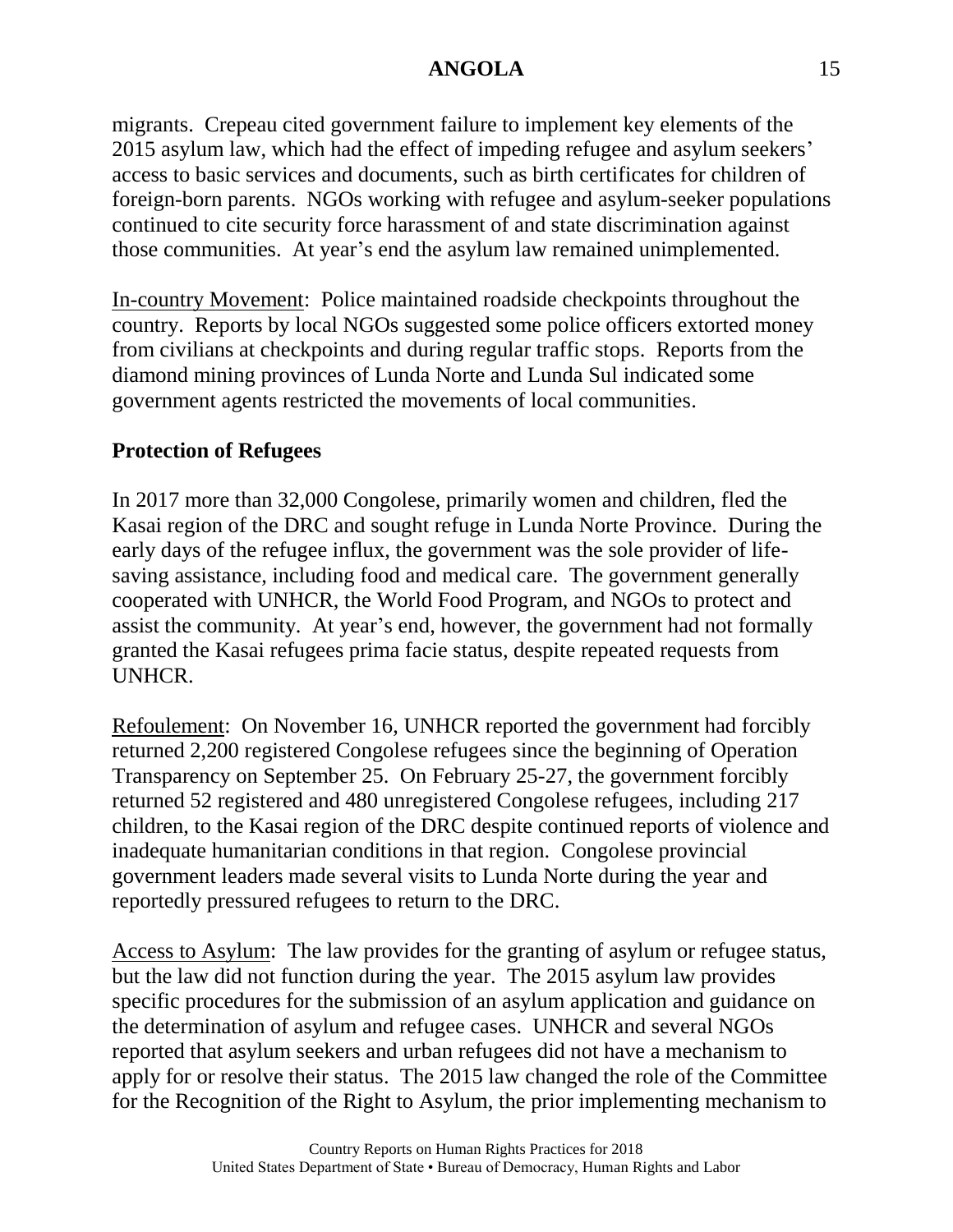identify, verify, and legalize asylum seekers, to that of an advisory board; however, at year's end the government had not put into practice an alternative mechanism to adjudicate asylum and refugee cases in the committee's place. The law also established the creation of reception centers for refugees and asylum seekers where they are to receive assistance until the government makes a decision on their cases.

Freedom of Movement: UNHCR, NGOs, and refugees themselves reported restrictions on freedom of movement in Lunda Norte Province. Police arbitrarily arrested or detained refugees and confiscated their registration documents during periodic round ups, particularly in Dundo, the provincial capital. Refugees also reported periodic restrictions on freedom of movement from their resettlement site in Lovua, Lunda Norte Province.

Employment: Formal restrictions on a refugee's ability to seek employment existed. Regulation 273/13 restricted refugees from obtaining the mandatory business license required to own and operate a business. Refugees often faced difficulty obtaining employment due inability to obtain legal documents required to work in the formal sector. A general lack of acceptance of the refugee card and lack of knowledge concerning the rights it was intended to safeguard compounded the difficulties.

Access to Basic Services: Persons with recognized refugee status could at times obtain public services. UNHCR, NGOs, and refugees, however, reported that urban refugees in particular were unable to obtain legal documents following passage of the asylum law and at times faced difficulty accessing public services such as health care and education. Corruption by officials compounded these difficulties.

### **Section 3. Freedom to Participate in the Political Process**

The constitution and law provide citizens the ability to choose their government in free and fair periodic elections held by secret ballot and based on universal and equal suffrage.

### **Elections and Political Participation**

Recent Elections: In August 2017 the government held presidential and legislative elections, which the ruling MPLA won with 61 percent of the vote. In September 2017 the country inaugurated MPLA party candidate Joao Lourenco as its third president since independence.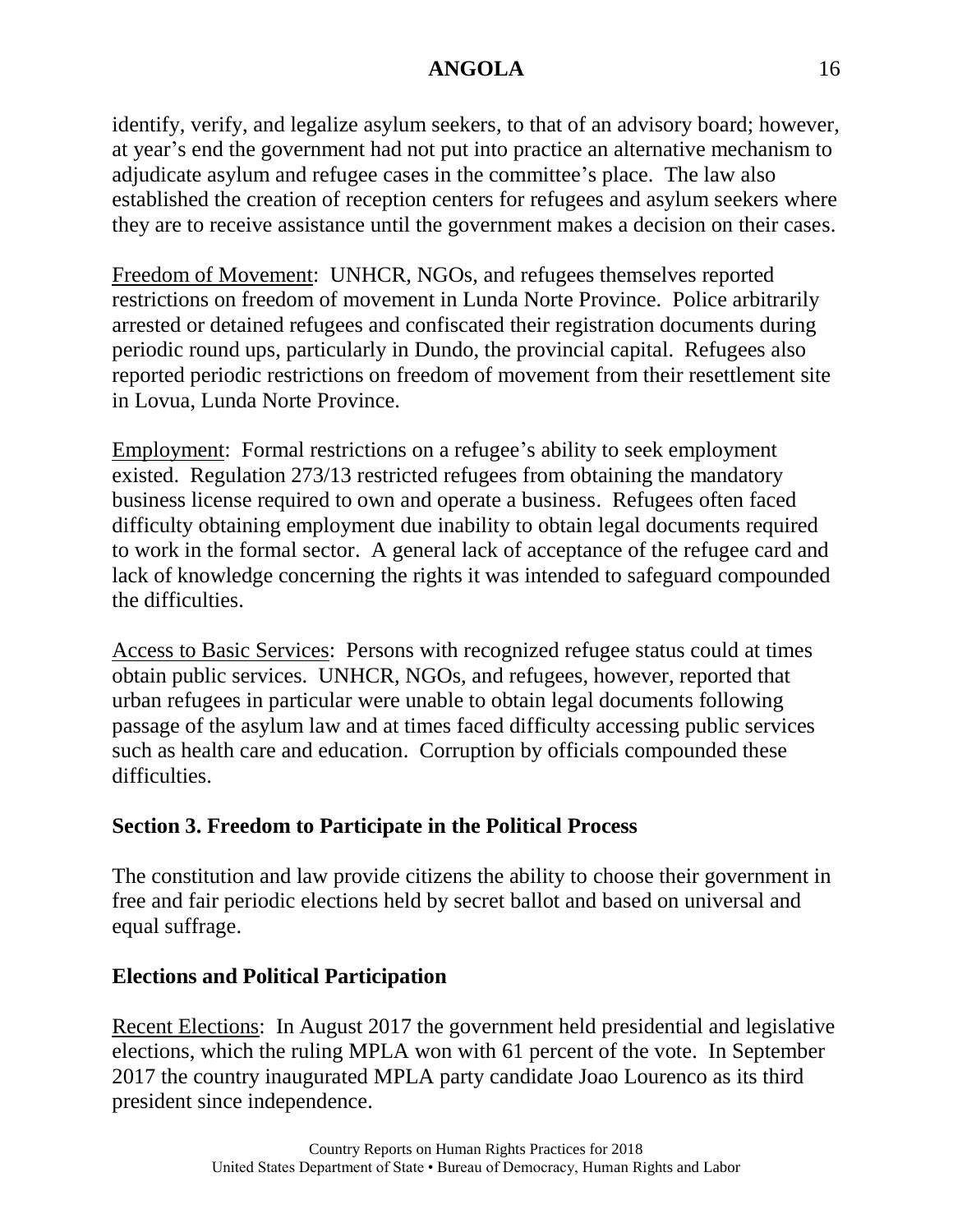Domestic and international observers reported polling throughout the country was peaceful and generally credible, although the ruling party enjoyed advantages due to state control of major media and other resources. Opposition parties complained to the Constitutional Court aspects of the electoral process, including the National Electoral Commission's lack of transparent decision making on key election procedures and perceived irregularities during the provincial-level vote count. The court rejected opposition appeals, citing a lack of evidence. The court concluded that members of the two opposition parties, UNITA and the Social Renewal Party, forged election documents submitted in support of their appeals, a crime for which conviction carries a penalty of two to eight years' imprisonment and a monetary fine. The court referred the matter to the public prosecutor, but at year's end there were no additional details on the investigation.

The central government appoints the provincial governors, and the constitution does not specify a timeline for implementing municipal-level elections. On March 22, President Lourenco announced that municipal elections in select municipalities would occur in 2020.

Political Parties and Political Participation: The ruling MPLA party dominated all political institutions. Political power was concentrated in the presidency and the Council of Ministers, through which the president exercised executive power. The council may enact laws, decrees, and resolutions, assuming most functions normally associated with the legislative branch. The National Assembly consists of 220 deputies elected under a party list proportional representation system. The National Assembly has the authority to draft, debate, and pass legislation, but the executive branch often proposed and drafted legislation for the assembly's approval. The MPLA retained its supermajority in the National Assembly in the August 2017 elections; however, opposition parties increased their representation by winning 32 percent of parliamentary seats, up from 20 percent in the 2012 elections.

Political parties must be represented in all 18 provinces, but only the MPLA, UNITA, and CASA-CE, to a lesser extent, had truly national constituencies. By law no political party may limit party membership based on ethnicity, race, or gender.

Participation of Women and Minorities: No laws limit the participation of women and members of minorities in the political process, and they did participate. Of the 220 deputies in the national assembly, 60 were women. There were two female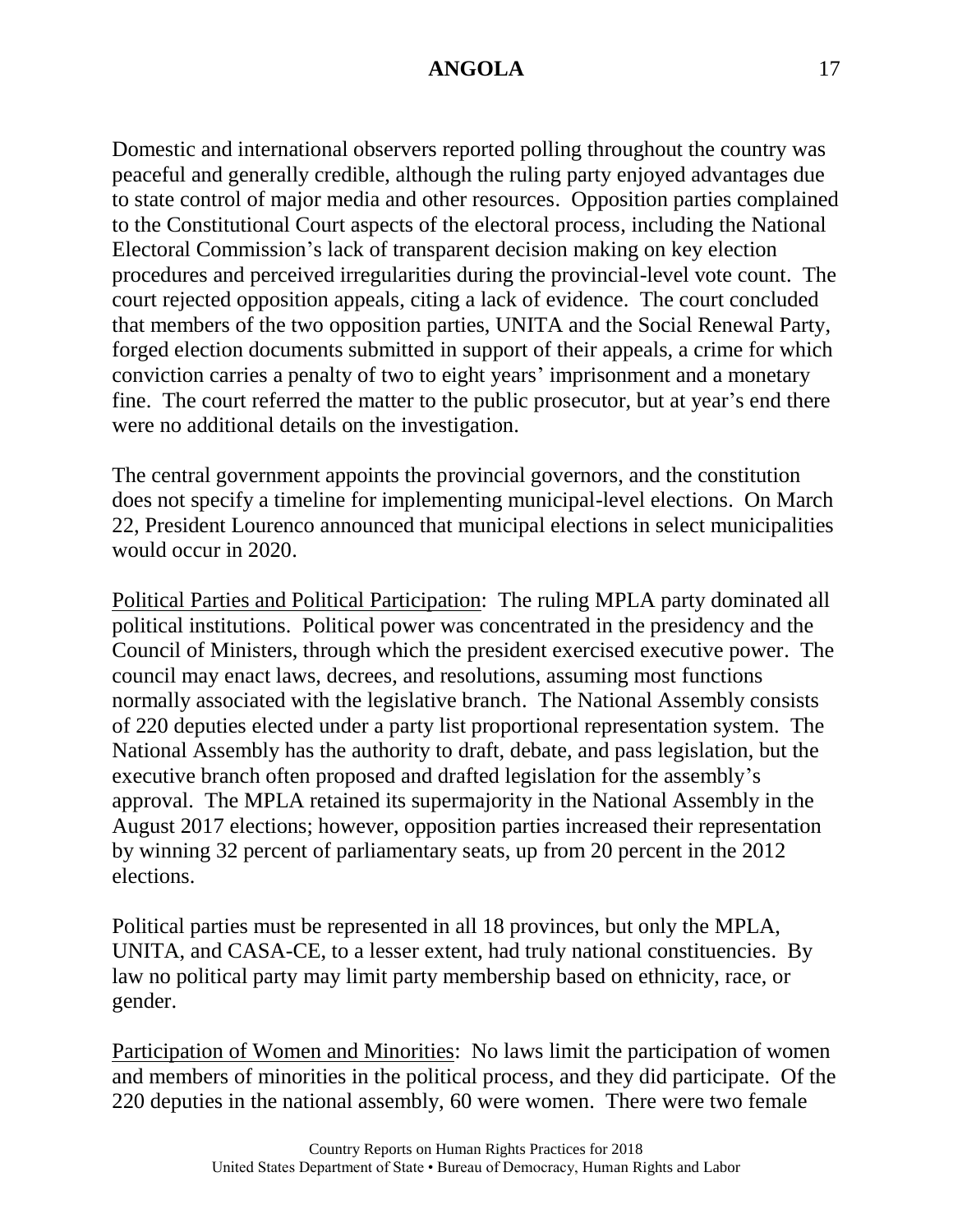provincial governors, and 12 of 32 cabinet ministers were women. Some observers believed traditional and cultural factors prevented women from participating in political life to the same extent as men. The country has multiple linguistic groups, many of which were represented in government.

## **Section 4. Corruption and Lack of Transparency in Government**

The law provides criminal penalties for corruption by officials, and the government took concrete steps during the year to remove from office, investigate, and prosecute government officials for alleged corrupt practices. During the year President Lourenco dismissed cabinet ministers, provincial governors, senior military officers, and other high-level government officials due to alleged corrupt practices. The PGR launched investigations and brought criminal charges against several of these officials. Official impunity, however, remained a serious problem, and President Lourenco repeatedly stressed that ending impunity for corruption was among his administration's top priorities.

Corruption: Government corruption at all levels was widespread, and accountability was limited due to inadequate checks and balances, a lack of institutional capacity, and an entrenched culture of impunity. On June 26, the Law on the Repatriation of Capital Assets Domiciled Abroad entered into force, mandating that every Angolan who had in excess of \$100,000 undeclared abroad must return and invest the money in the country by year's end or face criminal penalties. On May 17, the National Assembly passed the law with the votes of 133 MPLA parliamentarians. Opposition parties voted as a block against the bill and, along with civil society, harshly criticized the law as sanctioning impunity by allowing individuals who stole state funds to keep their ill-gotten gains without facing an investigation or criminal penalties if they returned and invested the funds in the country by year's end.

Several investigations or prosecutions of government officials allegedly involved in corruption were in process at year's end. For example, on September 22, authorities charged Valter Filipe, the former governor of the National Bank of Angola (BNA), and Jose Filomeno dos Santos, the son of former president dos Santos, with criminal association, money laundering, and influence peddling for the alleged illicit transfer of \$500 million from the BNA to a bank in the United Kingdom. On September 21, authorities announced the pretrial detention of former minister of transportation, Augusto Tomas, whom the president fired on June 20, on charges of corruption and money laundering. Tomas remained in pretrial detention at year's end. On August 13, the Provincial Tribunal of Luanda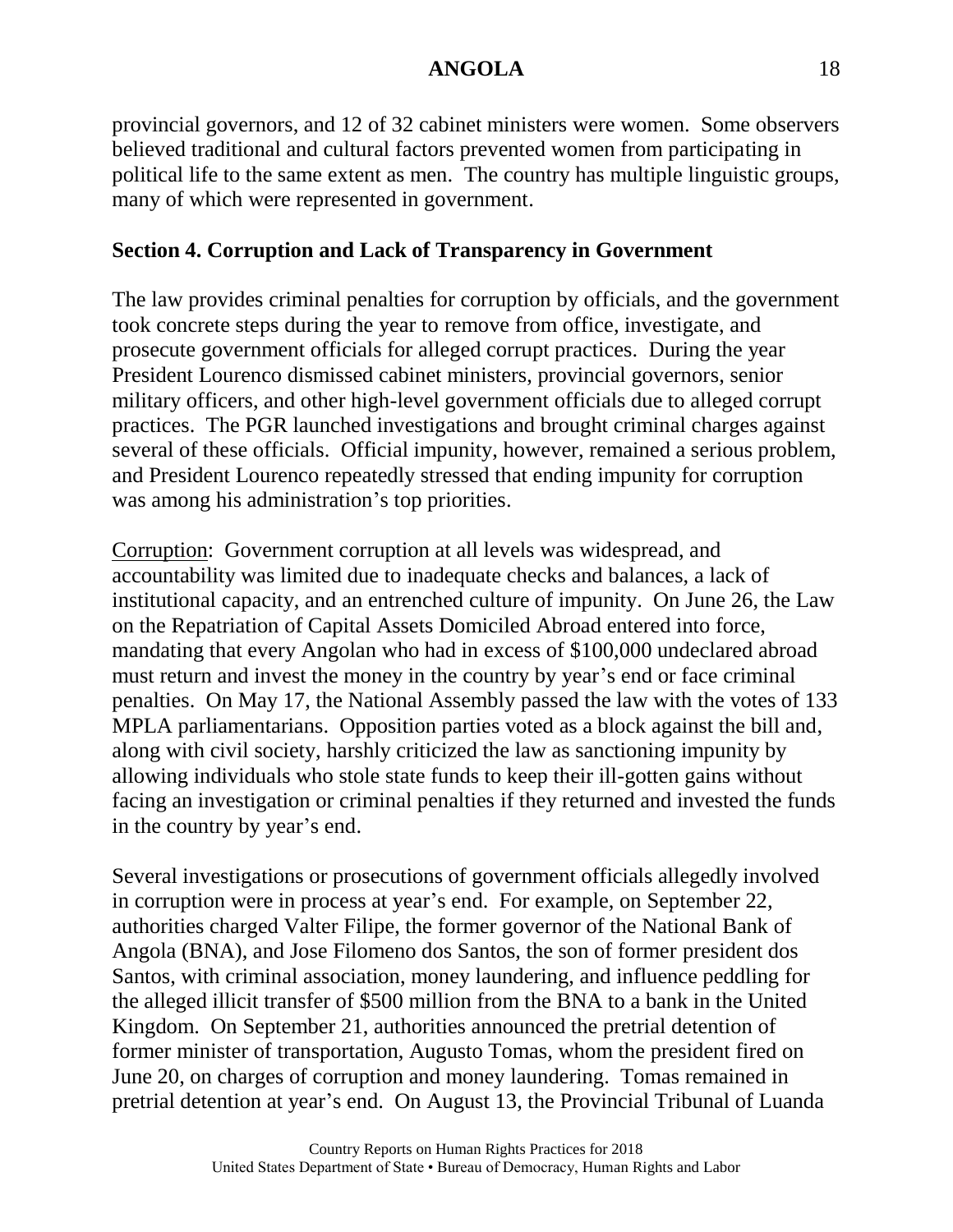convicted Angolan General Tax Administration (AGT) administrator, Nicholas da Silva, and four AGT associates on charges of money laundering, tax fraud, and corruption for embezzling collected tax revenue designated for the national treasury. The former AGT officials, first detained in October 2017, received sentences ranging from 3.5 to five years' imprisonment and a monetary fine.

On July 13, the PGR acknowledged receiving from Portuguese authorities the case file of former Angolan vice president, Manuel Vicente. In January 2017 Portuguese authorities charged Vicente with corruption, money laundering, breach of judicial secrecy, and document forgery but on May 10 announced the transfer of the case to Angolan jurisdiction. The case extended back to 2012, when Vicente was under investigation in Portugal for alleged money laundering and corruption related to both the purchase of a luxury Lisbon apartment for 3.8 million euros (\$4.37 million) and the purchase of shares in the Angolan telecommunications company Movicel and bank BES Angola. Portuguese authorities stated Vicente bribed then Portuguese public prosecutor Orlando Figueira to close both investigations with payments amounting to 763,000 euros (\$877,000). Angolan authorities continued to review the case file at year's end.

Government ministers and other high-level officials commonly and openly owned interests in public and private companies regulated by, or doing business with, their respective ministries. Laws and regulations regarding conflict of interest exist, but they were not enforced. Petty corruption among police, teachers, and other government employees was widespread. Police extorted money from citizens and refugees, and prison officials extorted money from family members of inmates.

Financial Disclosure: The law on public probity requires senior government officials to declare their assets to the attorney general. Following his election in August 2017, President Lourenco ordered all presidential appointees to comply with the law, which the previous dos Santos government did not enforce.

According to the Ministry of Justice and Human Rights, the financial information of government officials was provided to the appropriate government office. The law treats these reports as confidential. The president, vice president, and president of the National Assembly are exempt from these public probity requirements. Nonexempt government officials are to make a declaration within 30 days of assuming a post and every two years thereafter. The law does not stipulate a declaration be made upon leaving office but states that officials must return all government property within 60 days.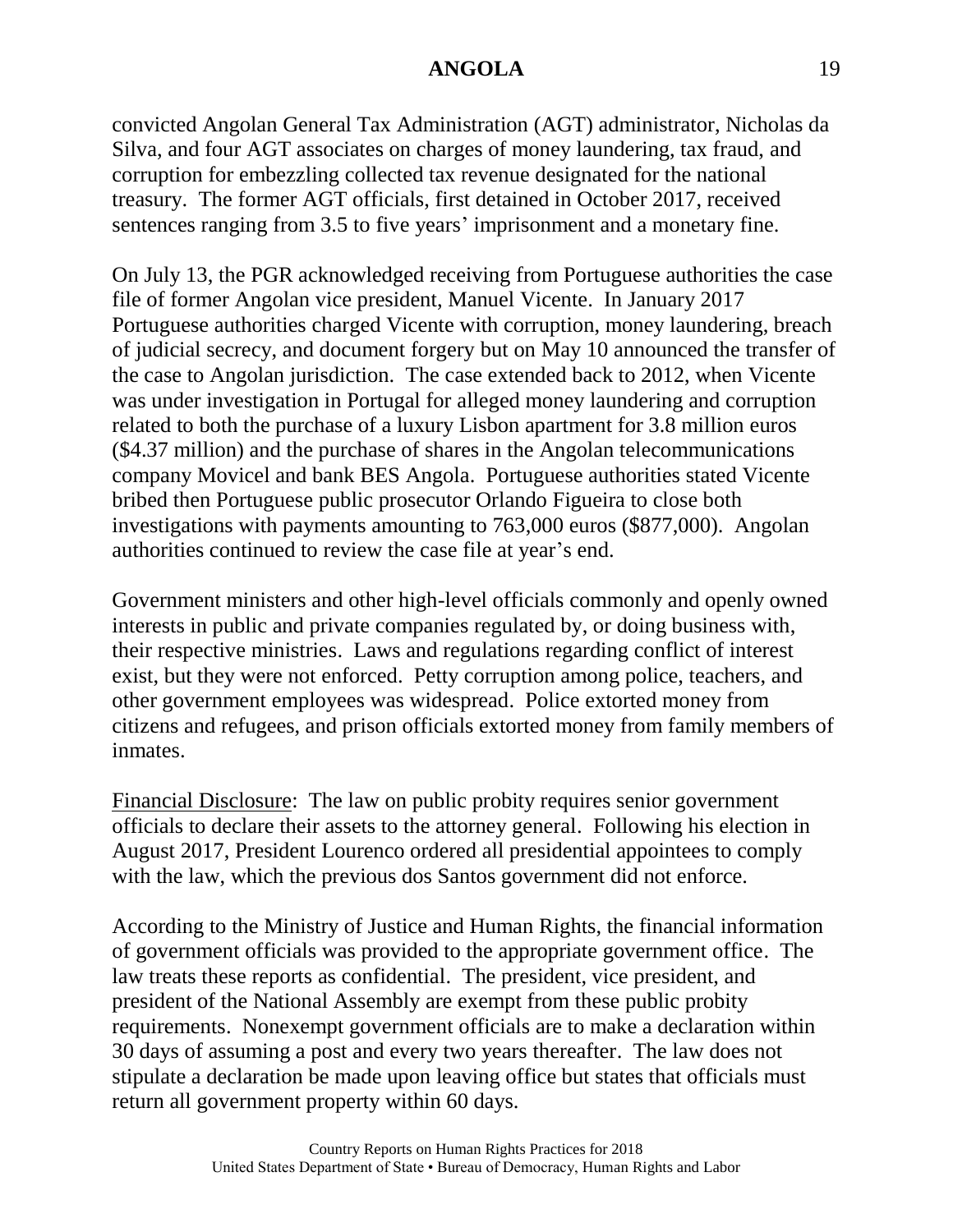Penalties for noncompliance with the law on public probity vary depending on which section of the law was violated, but they include removal from office, a bar from government employment for three to five years, a ban on contracting with the government for three years, repayment of the illicitly gained assets, and a fine of up to 100 times the value of the accepted bribe. The National Office of Economic Police is responsible for investigating violations of this law, as well as other financial and economic crimes, and then referring them to the Financial Court for prosecution. There were no known cases related to this law during the year.

## **Section 5. Governmental Attitude Regarding International and Nongovernmental Investigation of Alleged Abuses of Human Rights**

A variety of domestic and international human rights groups operated throughout the country. Some of those investigating government corruption and human rights abuses alleged government interference in their activities. Civil society organizations faced difficulties in contacting detainees, and prison authorities undermined civil society work in the prisons.

The Law of Associations requires NGOs to specify their mandate and areas of activity. The government used this provision to prevent or discourage established NGOs from engaging in certain activities, especially those that the government deemed politically sensitive. In July 2017 the Constitutional Court ruled that a 2015 presidential decree to regulate NGO operations was unconstitutional (see section 2.b.).

The government allowed local NGOs to carry out human rights-related work, but many NGOs reported they were forced to limit the scope of their work because they faced problems registering, were subject to subtle forms of intimidation, and risked more serious forms of harassment and closure.

Government Human Rights Bodies: The state-funded Interministerial Commission for the Writing of Human Rights Reports includes only representatives from various government ministries. Leading civil society members decided not to participate on the commission because they did not believe it was independent or effective.

The 10th Commission on Human Rights of the National Assembly is charged with investigating citizen complaints of alleged human rights violations and makes recommendations to the National Assembly.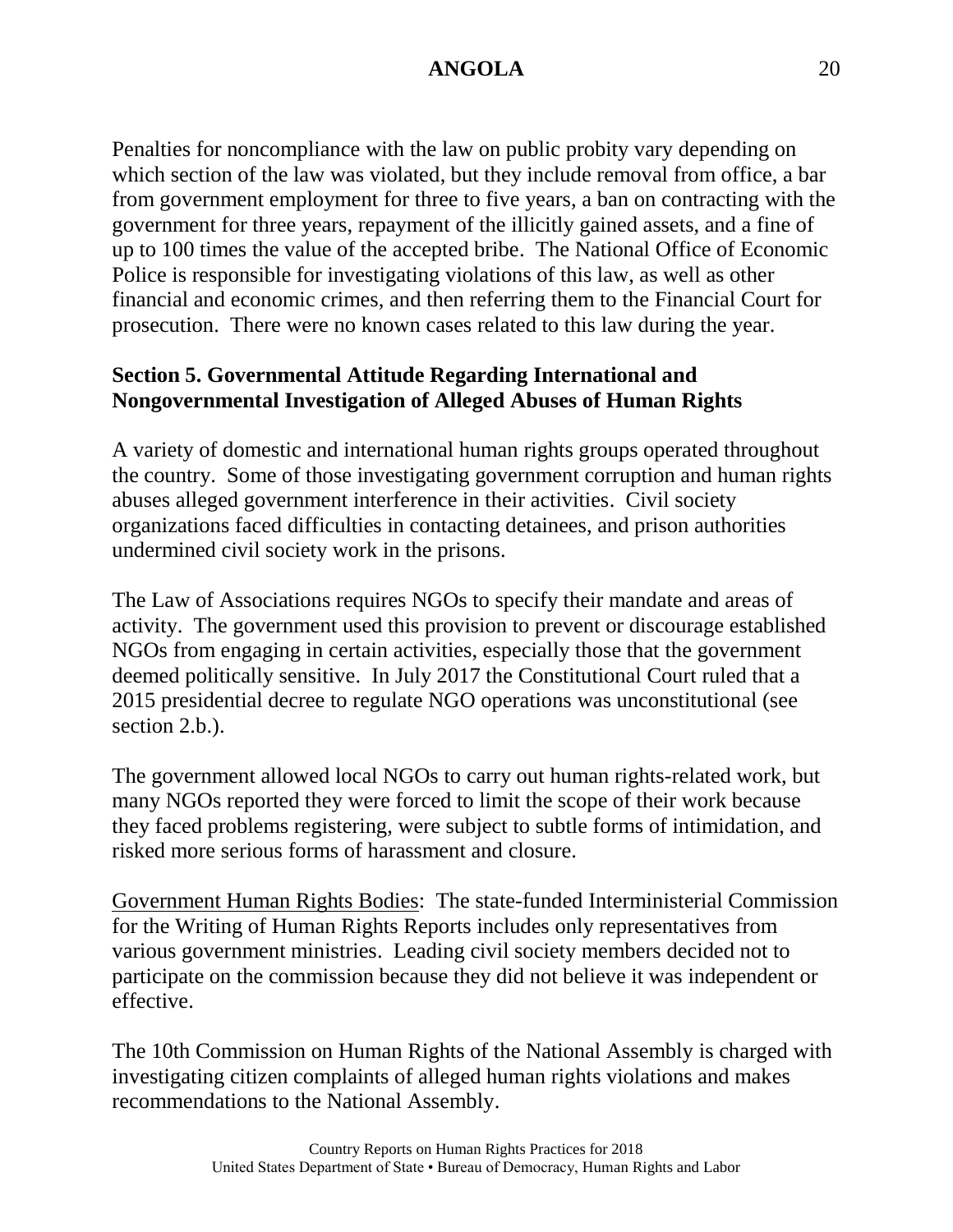An Office of the Ombudsman existed to mediate between an aggrieved public, including prisoners, and an offending public office or institution. The office did not cover the entire country and had neither decision-making nor adjudicative powers, but it helped citizens obtain access to justice, advised government entities on citizen rights, and published reports. In December 2017 the National Assembly elected Carlos Alberto Ferreira Pinto as ombudsman. Opposition parliamentarians either abstained or voted against Pinto due to his position as an elected member of the National Assembly representing the ruling MPLA party and his membership in the MPLA Central Committee.

# **Section 6. Discrimination, Societal Abuses, and Trafficking in Persons**

#### **Women**

Rape and Domestic Violence: Rape, including spousal rape, is illegal and punishable by up to eight years' imprisonment if convicted. Limited investigative resources, poor forensic capabilities, and an ineffective judicial system prevented prosecution of most cases. The Ministry of Justice and Human Rights worked with the Ministry of Interior to increase the number of female police officers and to improve police response to rape allegations.

The law criminalizes domestic violence and penalizes offenders with prison sentences of up to eight years and monetary fines, depending on the severity of their crime. The Ministry of Justice and Human Rights maintained a program with the Angolan Bar Association to give free legal assistance to abused women and established counseling centers to help families cope with domestic abuse. According to a survey conducted by the country's National Statistics Institute, one in every five women suffered domestic physical violence "frequently or from time to time" during the year and 31 percent of women ages 15-49 reported experiencing domestic violence at some point in their lives.

Other Harmful Traditional Practices: There were anecdotal reports that some communities abused women and children due to accusations they practiced witchcraft. The Ministry of Culture and the National Institute for Children (INAC) had educational initiatives and emergency programs to assist children accused of witchcraft.

Sexual Harassment: Sexual harassment was common and not illegal. It may be prosecuted, however, under assault and battery and defamation statutes.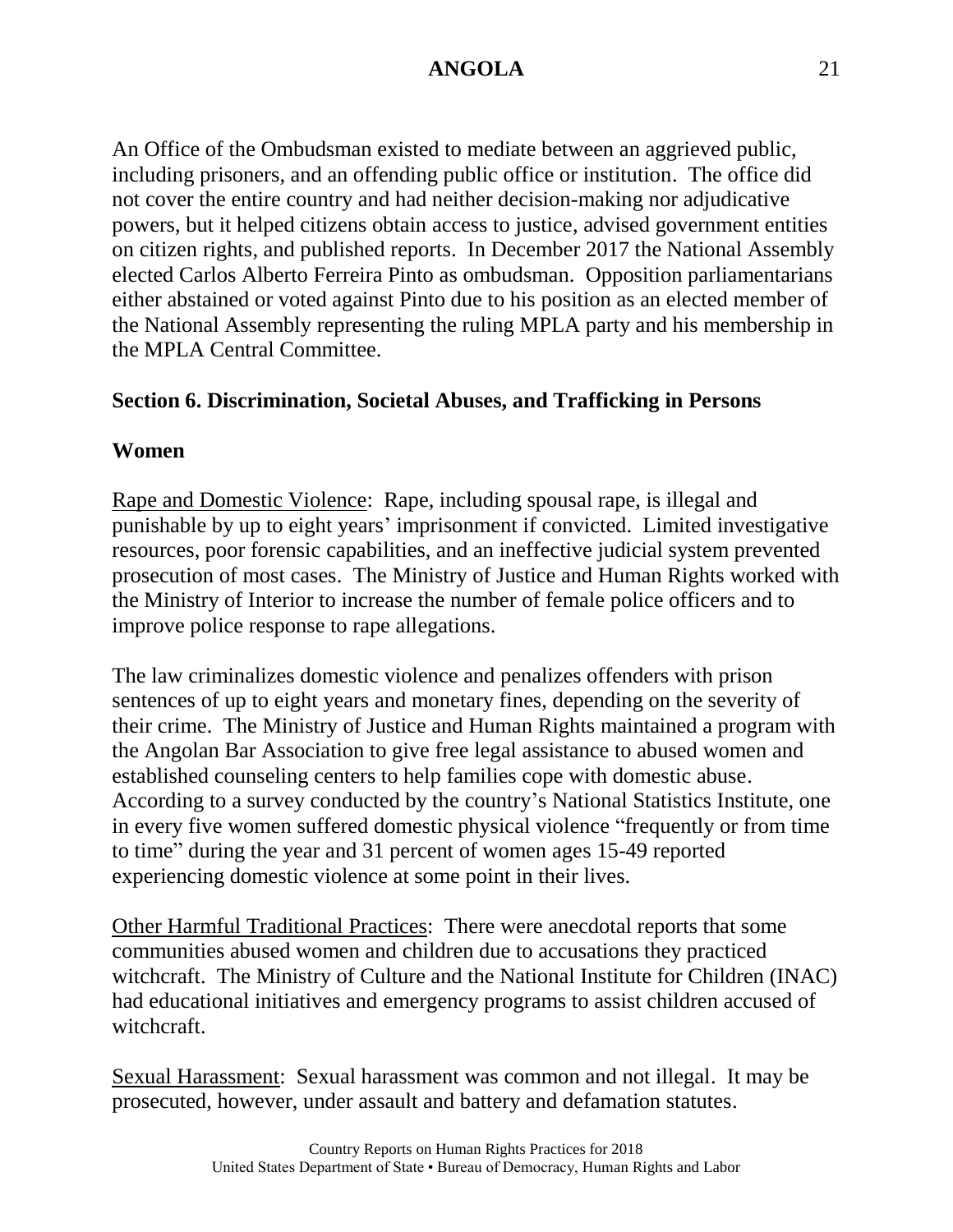Coercion in Population Control: There were no reports of coerced abortion or involuntary sterilization.

Discrimination: Under the constitution and law, women enjoy the same rights and legal status as men. The government, however, did not enforce the law effectively as societal discrimination against women remained a problem, particularly in rural areas. Customary law prevailed over civil law, particularly in rural areas, and at times had a negative impact on a woman's legal right to inherit property.

The law provides for equal pay for equal work, although women generally held low-level positions.

The Ministry of Social Assistance, Family, and Promotion of Women led an interministerial government information campaign on women's rights and domestic abuse, and hosted national, provincial, and municipal workshops and training sessions.

# **Children**

Birth Registration: Citizenship is derived by birth within the country or from one's parents. The government does not register all births immediately, and activists reported many urban and rural children remained undocumented. During the year the government continued programs to improve the rate of birth registration through on-site registries collocated in maternity hospitals in five provinces and the training of midwives in rural areas to complete temporary registration documents for subsequent government conversion into official birth certificates.

Education: Education is tuition-free and compulsory for documented children through the sixth grade, but students often faced significant additional expenses such as books or fees paid to education officials. When parents were unable to pay the fees, their children were often unable to attend school.

There were reports that parents, especially in more rural areas, were more likely to send boys to school rather than girls. According to UNESCO, enrollment rates were higher for boys than for girls, especially at the secondary level.

Child Abuse: Child abuse was widespread. Reports of physical abuse within the family were commonplace, and local officials largely tolerated abuse. A 2012 law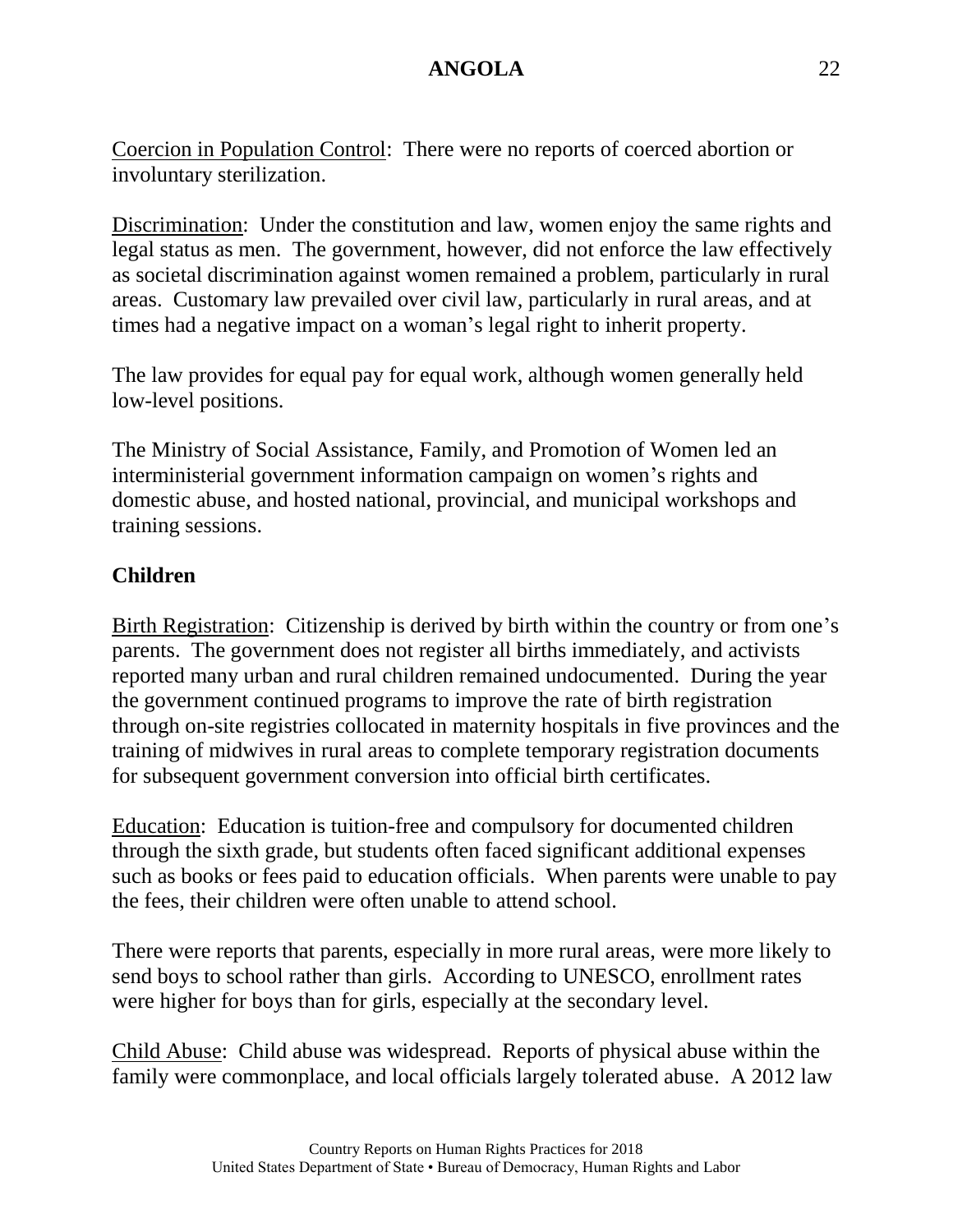significantly improved the legal framework protecting children, but problems remained in its implementation and enforcement.

Early and Forced Marriage: The legal age for marriage with parental consent is 15 for girls and 16 for boys. The government did not enforce this restriction effectively, and the traditional age of marriage in lower income groups coincided with the onset of puberty.

Sexual Exploitation of Children: All forms of prostitution, including child prostitution, are illegal. Police did not actively enforce laws against prostitution, and local NGOs expressed concern regarding child prostitution. The law does not prohibit the use, procurement, offering, and financial benefit of a child for the production of pornography and pornographic performances. The law does not criminally prohibit either the distribution or the possession of child pornography. On September 19, the Internet Watch Foundation (IWF), the Association for the Reintegration of Children and Youth in Social Life (SCARJoV), a local NGO, and INAC launched a digital public platform to allow anonymous reporting of images and videos of child pornography and sexual abuse. SCARJoV and IWF explained that experts based in the United Kingdom would scrutinize the video and images, remove them from the internet, and refer suspected cases of abuse to local law enforcement.

Sexual relations between an adult and a child younger than 12 are considered rape, and conviction carries a potential penalty of eight to 12 years' imprisonment. Sexual relations with a child between the ages of 12 and 17 are considered sexual abuse, and convicted offenders may receive sentences from two to eight years in prison. The legal age for consensual sex is 18. Limited investigative resources and an inadequate judicial system prevented prosecution of most cases. There were reports of prosecutions during the year.

International Child Abductions: The country is not a party to the 1980 Hague Convention on the Civil Aspects of International Child Abduction. See the Department of State's *Annual Report on International Parental Child Abduction* at [travel.state.gov/content/travel/en/International-Parental-Child-Abduction/for](https://travel.state.gov/content/travel/en/International-Parental-Child-Abduction/for-providers/legal-reports-and-data.html)[providers/legal-reports-and-data.html.](https://travel.state.gov/content/travel/en/International-Parental-Child-Abduction/for-providers/legal-reports-and-data.html)

### **Anti-Semitism**

There is a Jewish community of approximately 500 persons, primarily resident Israelis. There were no reports of anti-Semitic acts.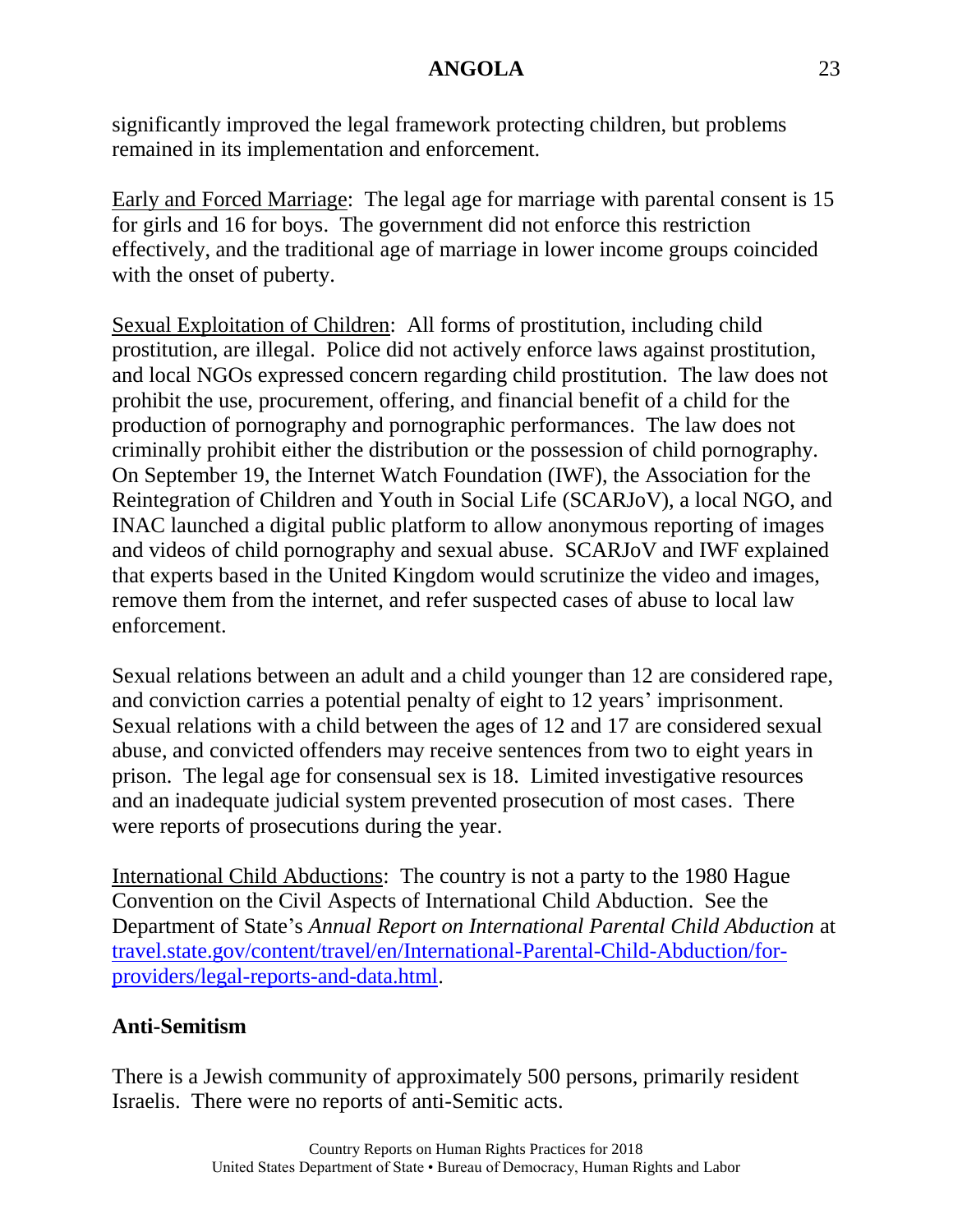#### **Trafficking in Persons**

See the Department of State's *Trafficking in Persons Report* at [www.state.gov/j/tip/rls/tiprpt/.](http://www.state.gov/j/tip/rls/tiprpt/)

#### **Persons with Disabilities**

The law prohibits discrimination against persons with physical, sensory, intellectual, and mental disabilities, but the government did not effectively enforce these prohibitions. The constitution grants persons with disabilities full rights without restriction and calls on the government to adopt national policies to prevent, treat, rehabilitate, and integrate persons with disabilities to support their families; remove obstacles to their mobility; educate society regarding disability; and encourage learning and training opportunities for persons with disabilities. In 2016 the Law of Accessibilities entered into force, requiring changes to public buildings, transportation, and communications to increase accessibility for persons with disabilities, but civil society organizations and persons with disabilities reported the government failed to enforce the law and significant barriers to access remained.

On April 22, the Platform for Inclusion, an activist group for persons with disabilities, held a protest in Luanda to raise awareness of discrimination against persons with disabilities. Police, however, intercepted and forbade demonstrators in wheelchairs from using placards and continuing on the planned route. According to Amnesty International, police subjected the protesters to violence. A member of the Platform for Inclusion, Adao Ramos, criticized the government for failing to implement the Law of Accessibilities and provide adequate protection for persons with disabilities. According to police, they halted the protest because the Platform for Inclusion did not comply with the legal requirement to inform authorities 72 hours in advance of a protest.

Persons with disabilities included more than 80,000 survivors of land mines and other explosive remnants of war. The NGO Handicap International estimated that as many as 500,000 persons had disabilities. Because of limited government resources and uneven availability, only 30 percent of such persons were able to take advantage of state-provided services such as physical rehabilitation, schooling, training, or counseling.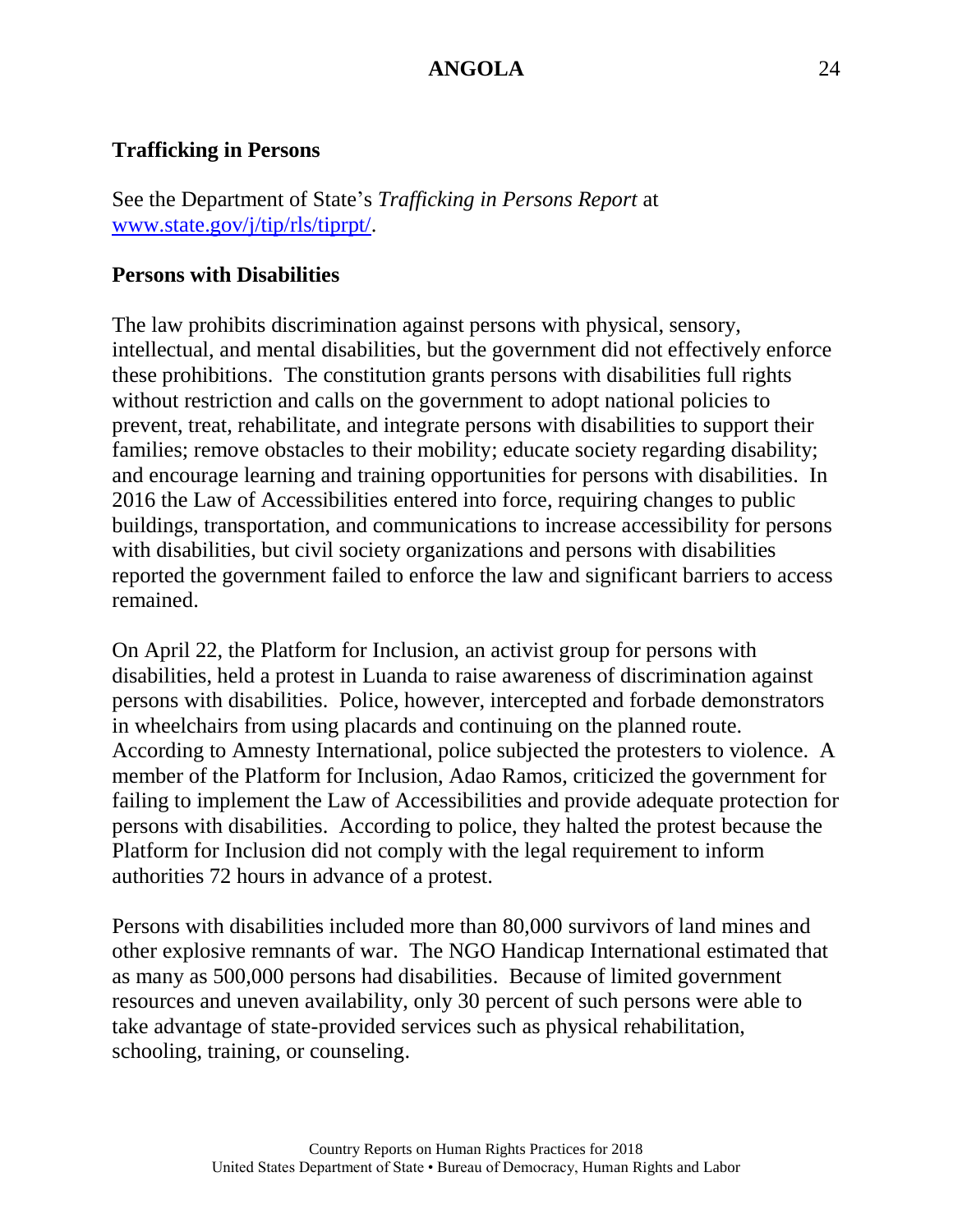Persons with disabilities found it difficult to access public or private facilities, and it was difficult for such persons to find employment or participate in the education system. Women with disabilities were reported to be vulnerable to sexual abuse and abandonment when pregnant. The Ministry of Social Assistance, Families, and Women's Promotion sought to address problems facing persons with disabilities, including veterans with disabilities, and several government entities supported programs to assist individuals disabled by landmine incidents.

On August 23, the National Association of University Students with Disabilities (ANEUD) filed a complaint with the PGR alleging discrimination against students with disabilities in violation of the law. Micael Daniel, the president of ANEUD, stated the Ministry of Education failed to reserve the required 4 percent of university public education slots for persons with special needs during an open competition for university slots. At year's end the PGR continued to investigate the case.

### **Indigenous People**

The constitution does not specifically refer to the rights of indigenous persons, and no specific law protects their rights and ecosystems. The estimated 14,000 San lacked adequate access to basic government services, including medical care, education, and identification cards, according to a credible NGO. The government permitted businesses and well-connected elites to take traditional land from the San.

### **Acts of Violence, Discrimination, and Other Abuses Based on Sexual Orientation and Gender Identity**

The constitution prohibits all forms of discrimination but does not specifically address sexual orientation or gender identity. Local NGOs reported that lesbian, gay, bisexual, transgender, and intersex (LGBTI) individuals faced violence, discrimination, and harassment. The government, through its health agencies, instituted a series of initiatives to decrease discrimination against LGBTI individuals. During the year the government formally registered Association Iris Angola, the country's first LGBTI rights NGO. Also during the year, one of the former president's children announced publicly that he was gay.

Discrimination against LGBTI individuals was rarely reported, and when reported, LGBTI individuals asserted that sometimes police refused to register their grievances. The association continued to collaborate with the Ministry of Health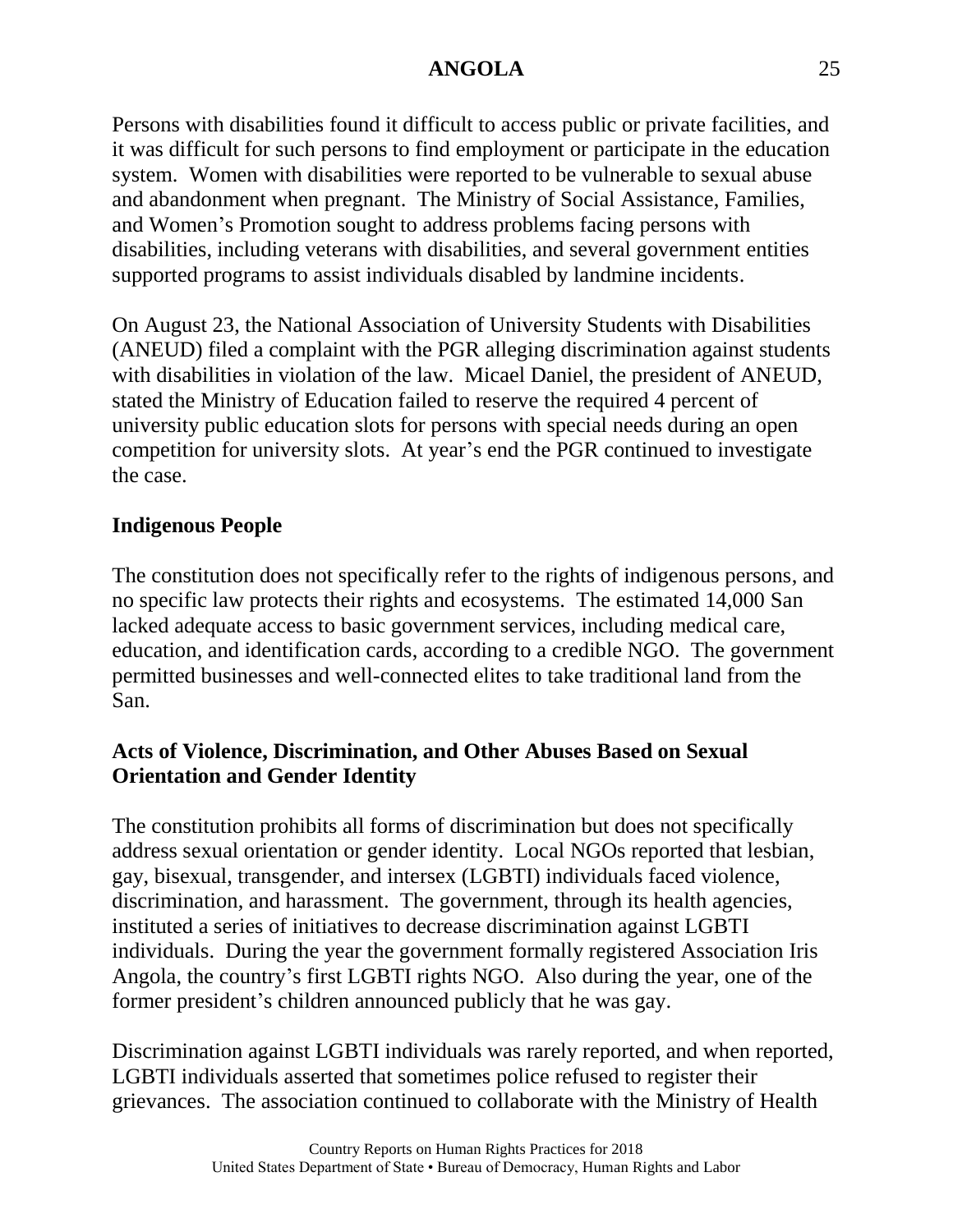and the National Institute to Fight HIV/AIDS to improve access to health services and sexual education for the LGBTI community.

# **HIV and AIDS Social Stigma**

Discrimination against those with HIV/AIDS is illegal, but lack of enforcement allowed employers to discriminate against persons with the condition or disease. There were no news reports of violence against persons with HIV/AIDS. Reports from local and international health NGOs suggested discrimination against individuals with HIV/AIDS was common. The government's National Institute to Fight HIV/AIDS includes sensitivity and antidiscrimination training for its employees when they are testing and counseling HIV patients.

# **Section 7. Worker Rights**

# **a. Freedom of Association and the Right to Collective Bargaining**

The law provides for the right of workers, except members of the armed forces and police, to form and join independent unions. To establish a trade union, at least 30 percent of workers in an economic sector in a province must follow a registration process and obtain authorization from government officials. The law provides for the right to collective bargaining except in the civil service. The law prohibits strikes by members of the armed forces, police, prosecutors and magistrates of the PGR, prison staff, fire fighters, public-sector employees providing "essential services," and oil workers.

While the law allows unions to conduct their activities without government interference, it also places some restrictions on their ability to strike. Before engaging in a strike, workers must make a good-faith effort to negotiate their grievances with their employer. Should they fail to negotiate, the government may deny the right to strike. The government may intervene in labor disputes that affect national security and energy sectors. Essential services are broadly defined, including the transport sector, communications, waste management and treatment, and fuel distribution. In exceptional circumstances involving national interests, authorities have the power to requisition workers in the essential services sector. Collective labor disputes are to be settled through compulsory arbitration by the Ministry of Public Administration, Employment, and Social Security. The law does not prohibit employer retribution against strikers, and it permits the government to force workers back to work for "breaches of worker discipline" or participation in unauthorized strikes. Nonetheless, the law prohibits antiunion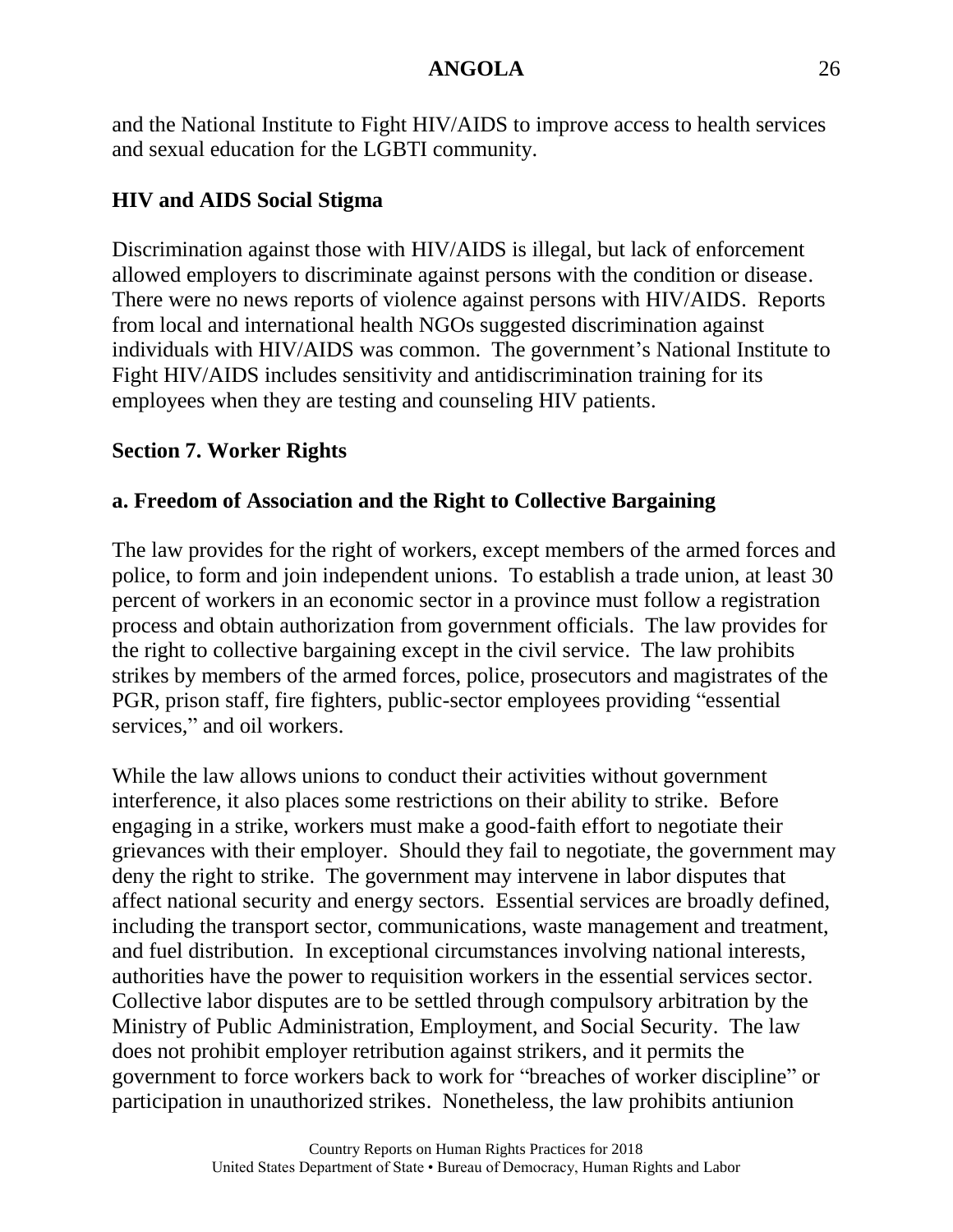discrimination and stipulates that worker complaints should be adjudicated in the labor court. The Ministry of Public Administration, Employment, and Social Security had a hotline for workers who believed their rights had been violated. By law employers are required to reinstate workers who have been dismissed for union activities. There were no known cases of retribution against strikers during the year.

The government generally did not effectively enforce applicable labor laws. Labor courts functioned but were overburdened by a backlog of cases and inadequate resources. The law provides for penalties for violations of the labor code and labor contracts, but the penalties were not an effective deterrent due to the inefficient functioning of the courts.

Freedom of association and the right to collective bargaining were not generally respected. Government approval is required to form and join unions, which were hampered by membership and legalization issues. In September 2017 the president of the National Union of the Workers in Angola, Manuel Viage, stated that many foreign companies, primarily Chinese-owned, prohibited their workers from joining labor unions under threat of dismissal. Labor unions, independent of those run by the government, worked to increase their influence, but the ruling MPLA continued to dominate the labor movement due to historical connections between the party and labor, and also the superior financial base of the country's largest labor union (which also constitutes the labor wing of the MPLA). The government is the country's largest employer, and the Ministry of Public Administration, Employment, and Social Security mandated government worker wages with no negotiation with the unions.

In April the National Teachers' Union began a six-day strike to demand higher salaries, step increases, and fewer work hours for primary and secondary schools. There were reports that some government administrators threatened teachers with disciplinary measures, including salary cuts, if they participated in the strike.

### **b. Prohibition of Forced or Compulsory Labor**

The law prohibits all forms of forced or compulsory labor.

The government did not effectively enforce the law due in part to an insufficient number of inspectors. Penalties for violations are the same as those for trafficking in persons, ranging from eight to 12 years in prison, and were insufficient to deter violations, primarily due to lack of enforcement.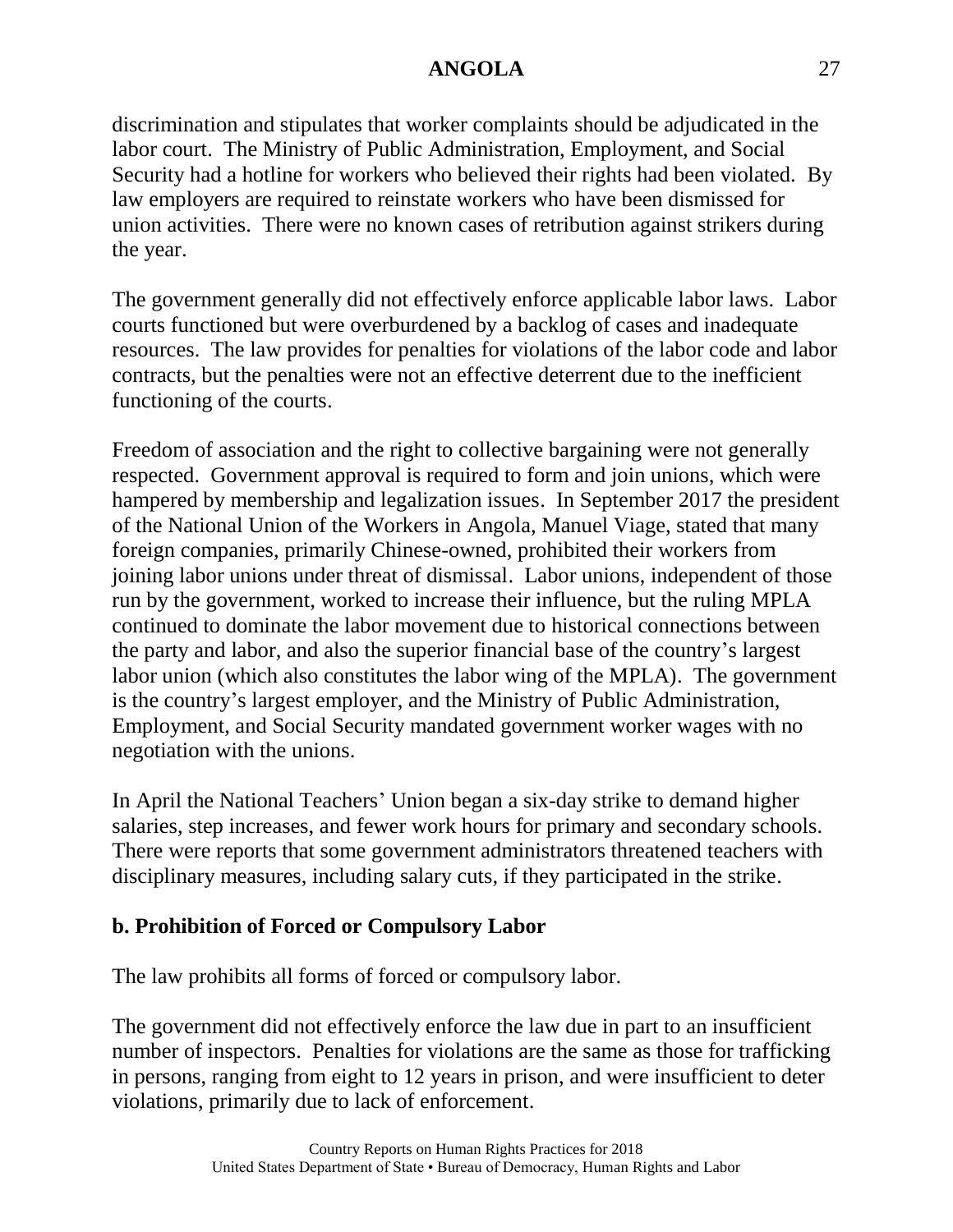Forced labor of men and women occurred in fisheries, agriculture, construction, domestic service, and artisanal diamond mining sectors, particularly in Lunda Norte and Lunda Sul Provinces. Migrant workers were subject to seizure of passports, threats, denial of food, and confinement. The government continued to make use of a training video for law enforcement and immigration officials that included a short segment on how to identify victims of trafficking, although this was not the sole objective of the film. INAC continued working to reduce the number of children traveling to agricultural areas in the country's southern regions to work on farms, mostly through community outreach concerning the importance of an education. Forced child labor also occurred.

On July 24, the Union of Fisheries and Derivatives denounced the unfair labor practices of Guanda Pesca, a Chinese and Angolan-administered fishing company. Joaquim de Sousa, the secretary general of the union, harshly criticized the company's poor operating condition and seven-day work week as akin to modern slavery and threatened to file a criminal complaint. Following the public allegations, Guanda Pesca representatives met with employees and agreed to improve working conditions and decrease working hours.

See also the Department of State's *Trafficking in Persons Report* at [www.state.gov/j/tip/rls/tiprpt/.](http://www.state.gov/j/tip/rls/tiprpt/)

### **c. Prohibition of Child Labor and Minimum Age for Employment**

The law prohibits children younger than age 14 from working. To obtain an employment contract, the law requires youth to submit evidence they are 14 years of age or older. Children could work from age 14 to 16 with parental permission or without parental consent if they are married and the work did not interfere with schooling or harm the physical, mental, and moral development of the minor. The law also allows orphan children who want to work to get official permission in the form of a letter from "an appropriate institution," but it does not specify the type of institution. The Ministry of Public Administration, Employment, and Social Security; the Ministry of Social Assistance, Families, and Women's Promotion; the Ministry of Interior; the Ministry of Labor; INAC; and the national police are the entities responsible for enforcement of child labor laws. On June 12, the Ministry of Labor launched the *National Action Plan for the Eradication of Child Labor* for 2018-2022, which aimed to map the most prevalent zones and types of child labor in the country to strengthen coordination of child labor investigations, prosecutions, and the imposition of criminal penalties. An interministerial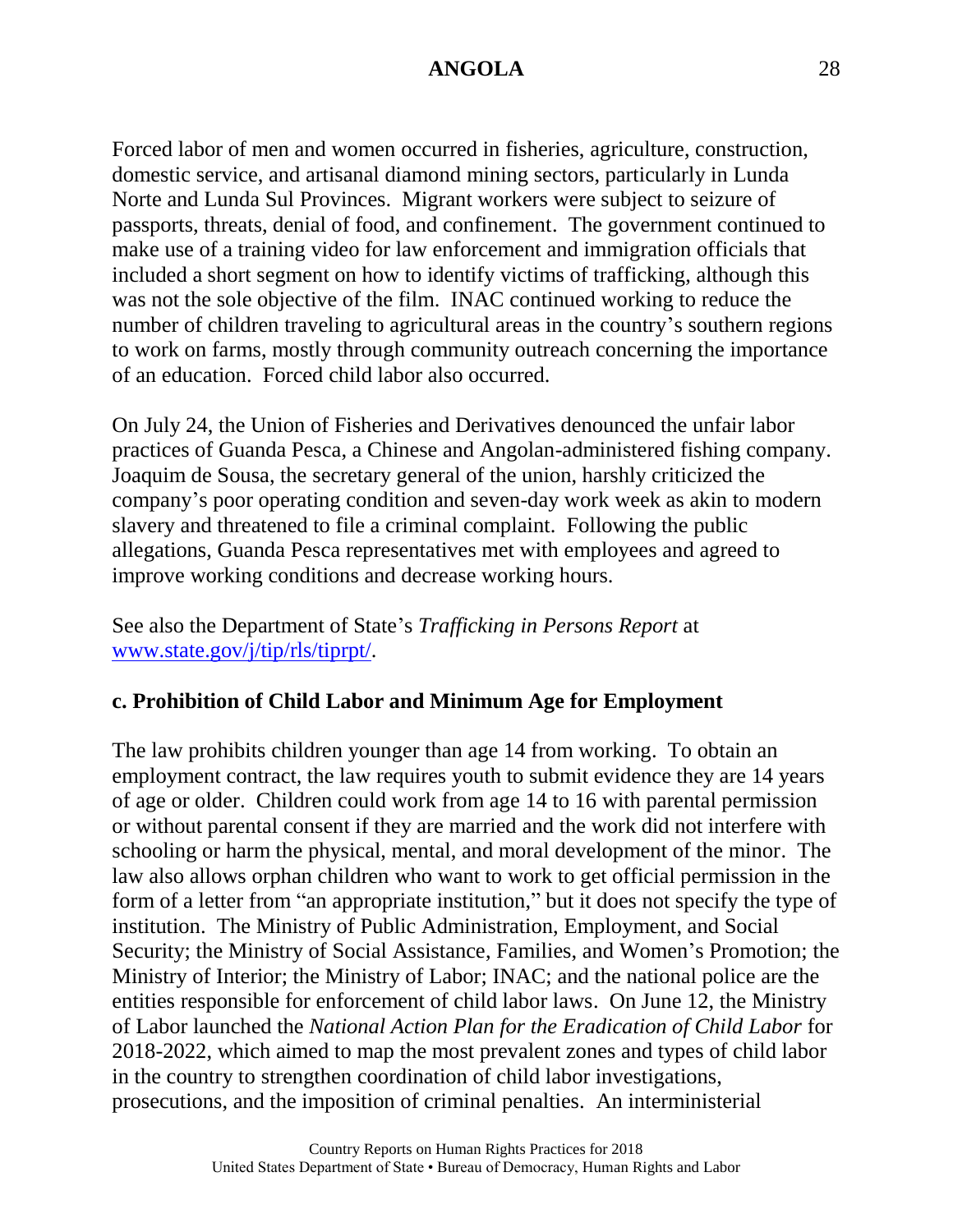commission to combat trafficking in persons was created in 2014 to coordinate enforcement actions. The government had difficulty monitoring the large informal sector, where most children worked.

Inspectors are authorized to conduct surprise inspections whenever they see fit. Penalties were generally sufficient to deter violations. Penalties for not signing a written contract for children age 14 and older is a fine of two to five times the median monthly salary offered by the company. Children older than age 14 who are employed as part of an apprenticeship are also required to have a written contract. The penalty on employers for not having this contract is three to six times the average monthly salary of the company. For children found to be working in jobs categorized as hazardous (which is illegal), the fines are five to 10 times the average monthly salary of the company. Nonpayment of any of these fines results in the accrual of additional fines.

The government did not consistently enforce the law. Child labor, especially in the informal sector, remained a problem. On June 19, INAC filed two complaints against four Chinese companies for violating labor laws and child protection statutes. The first complaint stated that a Chinese cement brick manufacturing company in the northwestern city of Saurimo hired underage children to manufacture bricks and load trucks and paid them very little compensation. At year's end the case was before the Provincial Tribunal of Lunda Sul. The second INAC complaint was against three Chinese fishing companies--Famao-Lda, Fuhaui Atlantico, and Guanda Pesca-Benguela Province. INAC stated the companies recruited children between the ages of 14 and 17 without parental consent as required by law and employed them in poor conditions for little compensation. The investigation into the complaint was ongoing at year's end. The Ministry of Public Administration, Employment, and Social Security had oversight of formal work sites in all 18 provinces, but it was unknown whether inspectors checked on the age of workers or conditions of work sites. If the ministry determined a business was using child labor, it transferred the case to the Ministry of Interior to investigate and possibly press charges. It was not known whether the government fined any businesses for using child labor. The Ministry of Public Administration, Employment, and Social Security, other government agencies, and labor unions implemented a national plan to limit child labor.

Children engaged in economic activities such as agricultural labor on family farms and commercial plantations--particularly in orchards--as well as in fishing, brick making, artisanal mining, charcoal production, domestic labor, and street vending. Exploitive labor practices included involvement in the sale, transport, and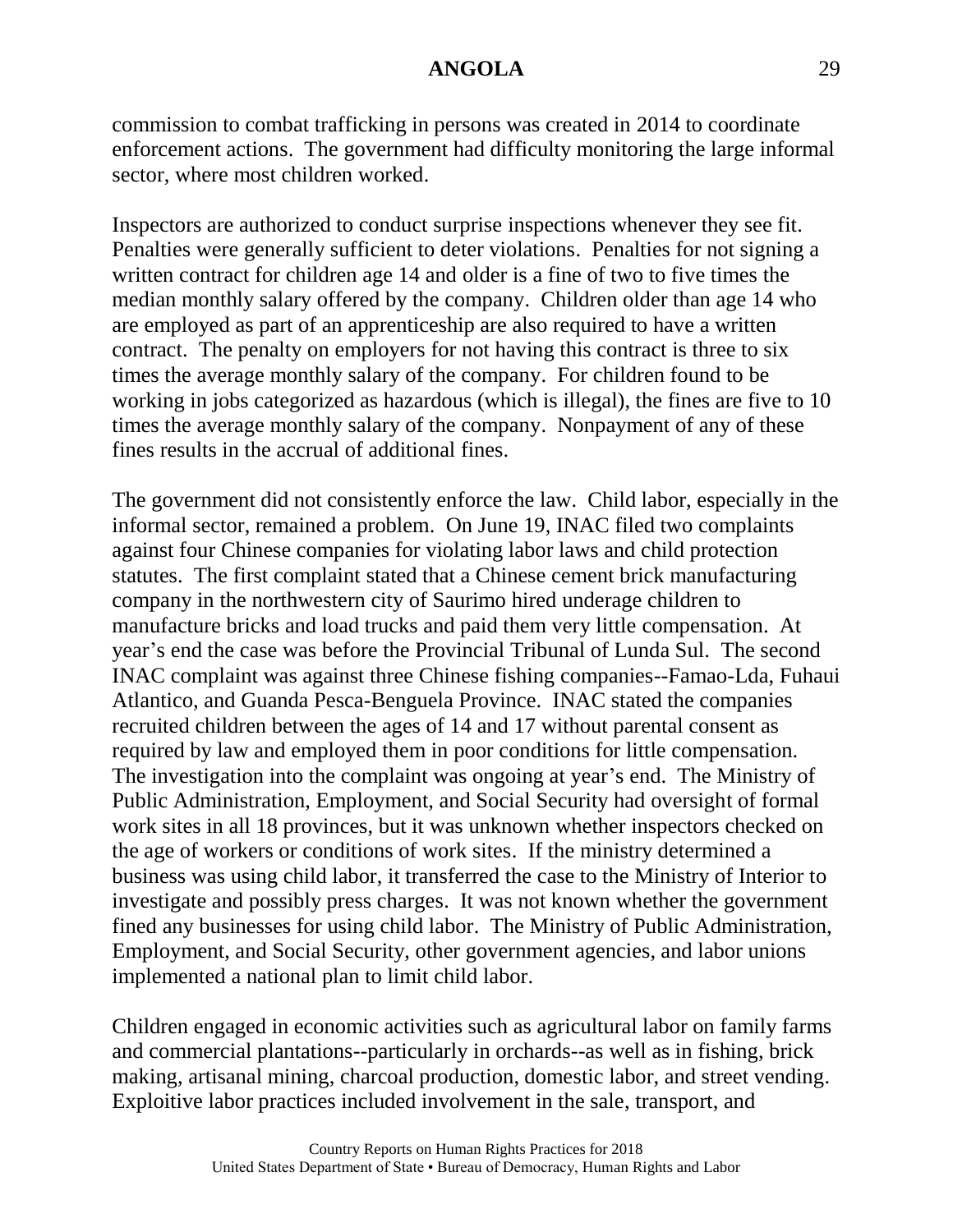offloading of goods in ports and across border posts. Children were forced to act as couriers in the illegal cross-border trade with Namibia. Adult criminals sometimes used children for forced criminal activity, since the justice system prohibits youths younger than 12 from being tried in court.

Street work by children was common, especially in the provinces of Luanda, Benguela, Huambo, Huila, and Kwanza Sul. Investigators found children working in the streets of Luanda, but many returned during the weekends to some form of dwelling in Luanda or outlying cities. Most of these children shined shoes, washed cars, carried water and other goods, or engaged in other informal labor, but some resorted to petty crime and begging. Commercial sexual exploitation of children occurred as well.

The government, through INAC, worked to create, train, and strengthen child protection networks at the provincial and municipal levels in all 18 provinces. No central mechanism existed to track cases or provide statistics. The government also dedicated resources to the expansion of educational and livelihood opportunities for children and their families.

Also see the Department of Labor's *Findings on the Worst Forms of Child Labor* at [www.dol.gov/ilab/reports/child-labor/findings/.](http://www.dol.gov/ilab/reports/child-labor/findings/)

### **d. Discrimination with Respect to Employment and Occupation**

The labor law prohibits discrimination in employment and occupation based on race, sex, religion, disability, or language, and the government in general effectively enforced the law in the formal sector. The constitution prohibits all forms of discrimination, although it does not specifically address political opinion, national origin, sexual orientation, or gender identity (see section 6). The law provides for equal pay for equal work, and many women held high-level positions in state-run industries and in the private sector or worked in the informal sector. There were no known prosecutions of official or private sector gender-based discrimination in employment or occupation. Women held ministerial posts.

The government did not effectively implement the law. Persons with disabilities found it difficult to gain access to public or private facilities, and it was difficult for such persons to participate in the education system and thus find employment. Reports during the year indicated that persons with albinism also experienced discrimination in employment and access to public services. There were no known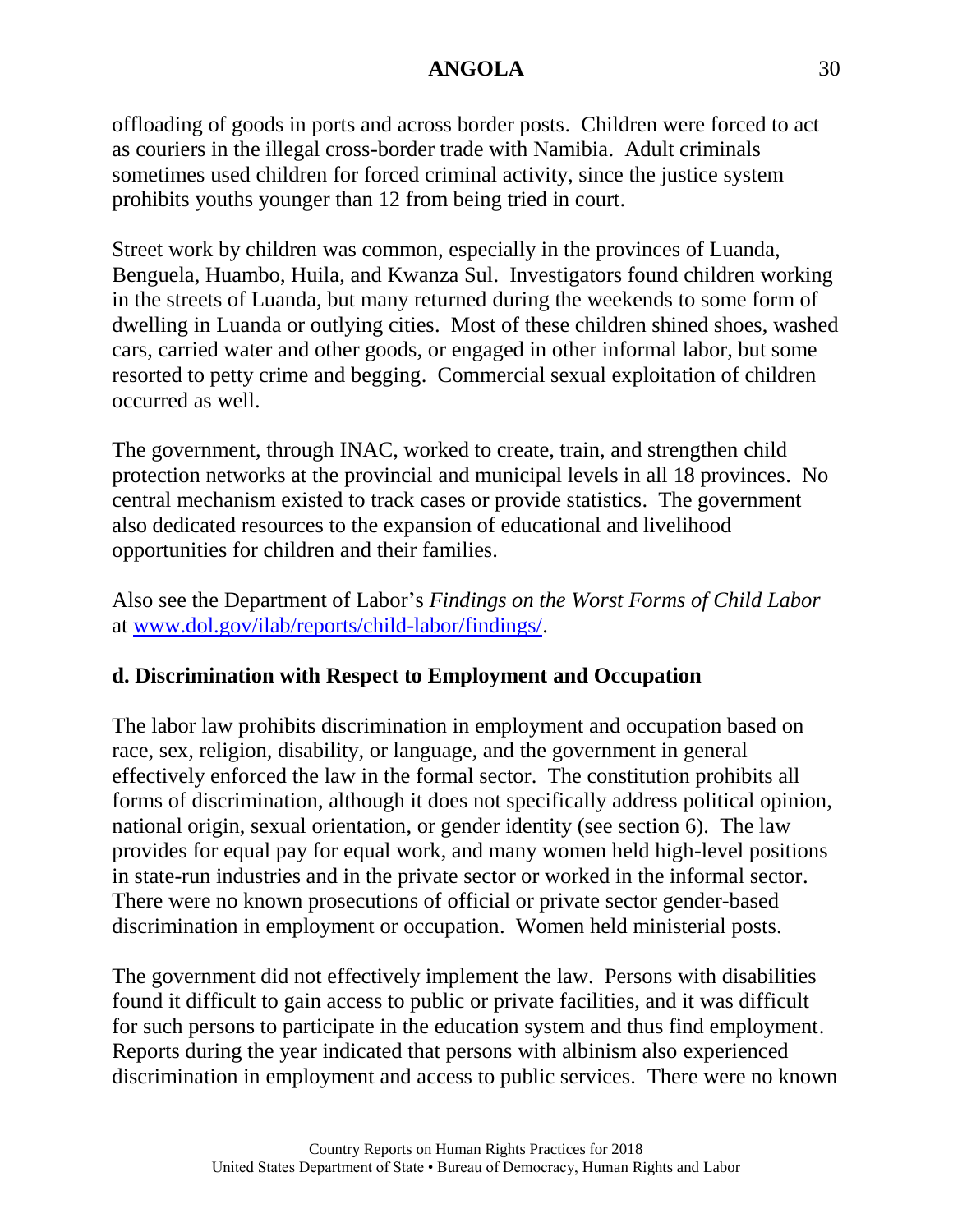prosecutions for discrimination in employment. Penalties were not sufficient to deter violations.

Discrimination against migrant workers also occurred.

# **e. Acceptable Conditions of Work**

A minimum wage for the formal sector exists, and varies by sector. The minimum wage for the formal sector may be updated annually or when the government assesses economic conditions warrant. The minimum wage law does not cover workers in informal sectors, such as street vendors and subsistence farmers.

The standard workweek in the private sector is 44 hours, while in the public sector it is 37 hours. In both sectors the law mandates at least one unbroken period of 24 hours of rest per week. In the private sector, when employees engage in shift work or a variable weekly schedule, they may work up to 54 hours per week before the employer must pay overtime. In the formal sector, there is a prohibition on excessive compulsory overtime, defined as more than two hours a day, 40 hours a month, or 200 hours a year. The law also provides for paid annual holidays. By law employers must provide, at a minimum, a 50 percent of monthly salary bonus to employees each year in December and an annual vacation. Workweek standards were not enforced unless employees filed a formal complaint with the Ministry of Public Administration, Employment, and Social Security. Labor law protected foreign workers with permanent legal status or a temporary work visa.

The government effectively enforced the minimum wage law within the formal labor sector. An employer who violates the minimum wage law faces a penalty of between five and 10 times the applicable sector-specific minimum wage payable to the affected employee. Most workers in the informal sector were not covered by wage or occupational safety standards. An estimated 60 percent of the economy derived from the informal sector, and most wage earners held second jobs or depended on the agricultural or other informal sectors to augment their incomes.

A 2016 presidential decree established minimum employment standards for domestic workers, including national minimum wage protection, an eight-hour work day for domestic workers living outside of their employer's home, a 10-hour work day for domestic workers living inside their employer's home, compulsory employer contributions to a domestic worker's social security protection, and maternity and holiday allowances. The Ministry of Public Administration, Employment, and Social Security is charged with implementing and enforcing the